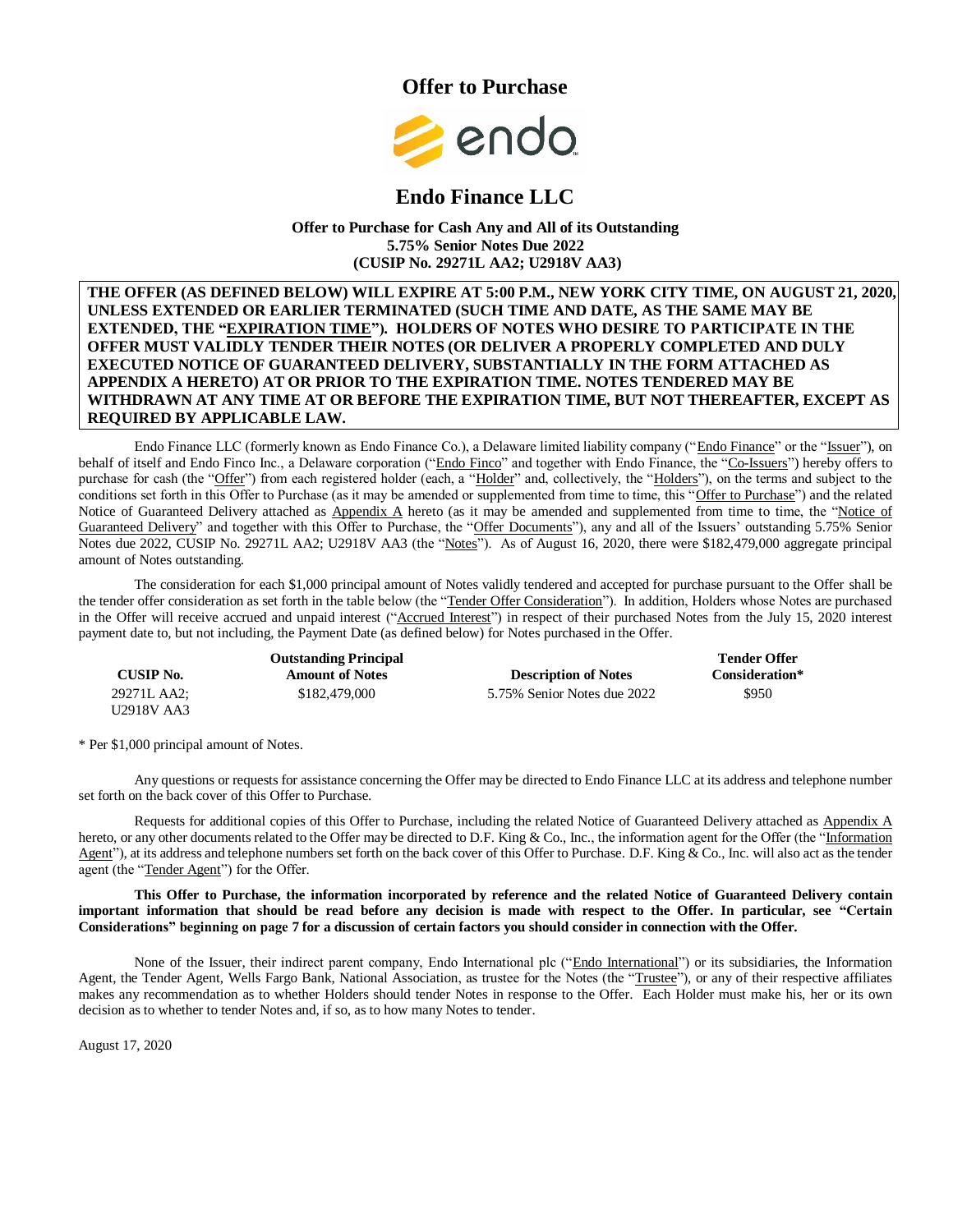## **IMPORTANT INFORMATION REGARDING THE OFFER**

<span id="page-1-0"></span>This Offer to Purchase, the information incorporated by reference and the related Notice of Guaranteed Delivery contain important information. You should read this Offer to Purchase and the related Notice of Guaranteed Delivery attached hereto in their entirety before you make any decision with respect to the Offer.

The principal purpose of the Offer is to acquire the Notes. We intend to use cash on hand or other sources of liquidity to (1) pay the consideration payable to purchase the Notes validly tendered and accepted for purchase pursuant to the Offer, (2) pay the Accrued Interest in respect of the Notes subject to the Offer and (3) pay fees and expenses incurred in connection with the foregoing. The Offer is conditioned upon the conditions described under "The Offer—Conditions to the Offer." The Offer is not conditioned on any minimum amount of Notes being tendered or receipt by us of any financing proceeds.

Any Notes tendered may be validly withdrawn at or before the Expiration Time, but not thereafter, by following the procedures described herein. See "The Offer–Withdrawal of Tenders." Tenders of Notes may not be withdrawn after the Expiration Time, unless required by applicable law. If the Offer is terminated without Notes being purchased, any Notes validly tendered and not previously accepted and purchased will be returned promptly to the tendering Holders, and the Tender Offer Consideration will not be paid or become payable.

Subject to the terms and conditions of the Offer being satisfied or waived, we will, on the business day on which the Expiration Time occurs (the "Acceptance Date"), accept for purchase all Notes validly tendered at or before the Expiration Time (and not validly withdrawn before the Expiration Time). We will pay the Tender Offer Consideration for all Notes accepted in the Offer, including those accepted for purchase on the Acceptance Date and those tendered by the guaranteed delivery procedures described under the "The Offer—Procedures for Tendering the Notes—Guaranteed Delivery," three business days after the Expiration Time (or if the Expiration Time is extended, three business days following the Expiration Time, as extended) (the "Payment Date"). Also, on the Payment Date, we will pay the Accrued Interest, if any, on such Notes validly tendered and accepted for purchase. All Notes purchased on the Payment Date will subsequently be retired.

Our obligation to accept for purchase, and to pay for, Notes validly tendered and not validly withdrawn pursuant to the Offer is conditioned upon the satisfaction or waiver of the General Conditions (all as defined below). See "The Offer—Conditions to the Offer."

We reserve the right, subject to applicable law, in our sole discretion, to waive any of the conditions of the Offer, in whole or in part, at any time at or prior to the Expiration Time and from time to time. We also reserve the right, subject to applicable law, in our sole discretion, (1) to terminate or withdraw the Offer at any time, (2) to extend the Expiration Time or (3) otherwise to amend the Offer in any respect. The foregoing rights are in addition to the right to delay acceptance for purchase of Notes tendered pursuant to the Offer or the payment of Notes accepted for purchase pursuant to the Offer in order to comply with any applicable law, subject to Rule 14e-1(c) under the Securities Exchange Act of 1934, as amended (the "Exchange Act"), which requires that we pay the consideration offered or return the Notes deposited by or on behalf of Holders promptly after the termination or withdrawal of the Offer.

Unless the context otherwise requires, the terms "we," "us," "our" or similar terms refer collectively to Endo Finance LLC, provided, however, that references to such terms under "Cautionary Note Regarding Forward-Looking Statements" and "The Offering—The Company" refers to Endo International plc and its consolidated subsidiaries.

\_\_\_\_\_\_\_\_\_\_\_\_\_\_\_\_\_\_\_\_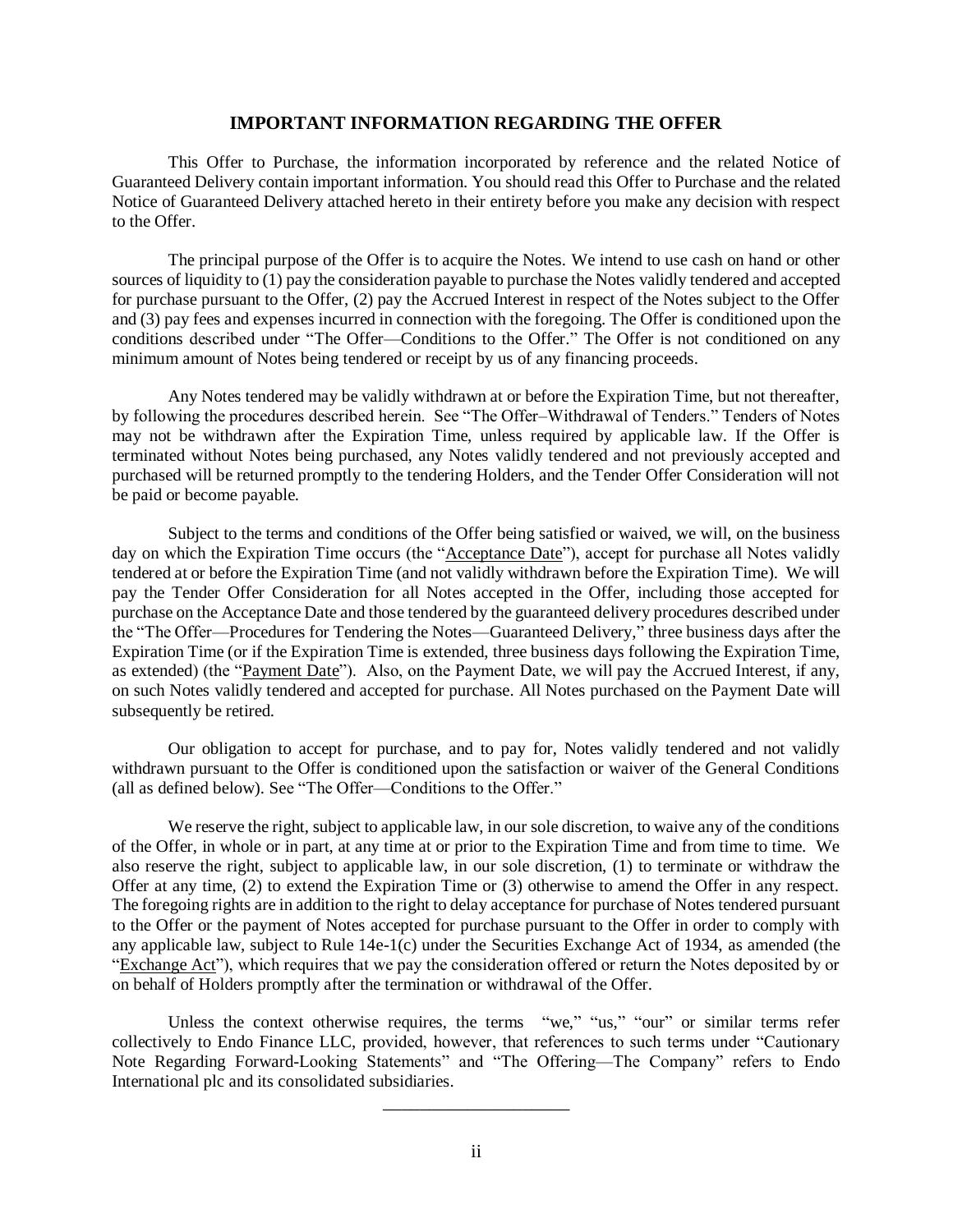No dealer, salesperson or other person is authorized to give any information or to make any representations with respect to the matters described in this Offer to Purchase or in the documents incorporated by reference in this Offer to Purchase other than those contained or incorporated by reference in this Offer to Purchase and, if given or made, such information or representation must not be relied upon as having been authorized by the Issuer, the Information Agent or the Tender Agent.

This Offer to Purchase and the related Notice of Guaranteed Delivery do not constitute an offer to buy or the solicitation of an offer to sell Notes in any jurisdiction in which such offer or solicitation is unlawful. In any jurisdiction where the securities, blue sky or other laws require the Offer to be made by a licensed broker or dealer, the Offer shall be deemed to be made on behalf of us by one or more registered brokers or dealers licensed under the laws of such jurisdiction. Neither the delivery of this Offer to Purchase or the related Notice of Guaranteed Delivery after the date hereof nor any purchase of Notes shall, under any circumstances, create any implication that there has been no change in the affairs of the Issuer or Endo International or their respective subsidiaries and affiliates since the date hereof, or that the information included or incorporated by reference herein is correct as of any time subsequent to the date hereof or thereof, respectively.

The Offer Documents have not been filed with or reviewed by the Securities and Exchange Commission ("SEC") or any other any federal or state securities commission or regulatory authority of any country, nor has the SEC or any such commission or authority passed upon the accuracy or adequacy of this Offer to Purchase, the Notice of Guaranteed Delivery or any of the other documents delivered herewith. Any representation to the contrary is unlawful and may be a criminal offense.

The Trustee has not reviewed or approved this Offer to Purchase or the terms of the Offer. \_\_\_\_\_\_\_\_\_\_\_\_\_\_\_\_\_\_\_\_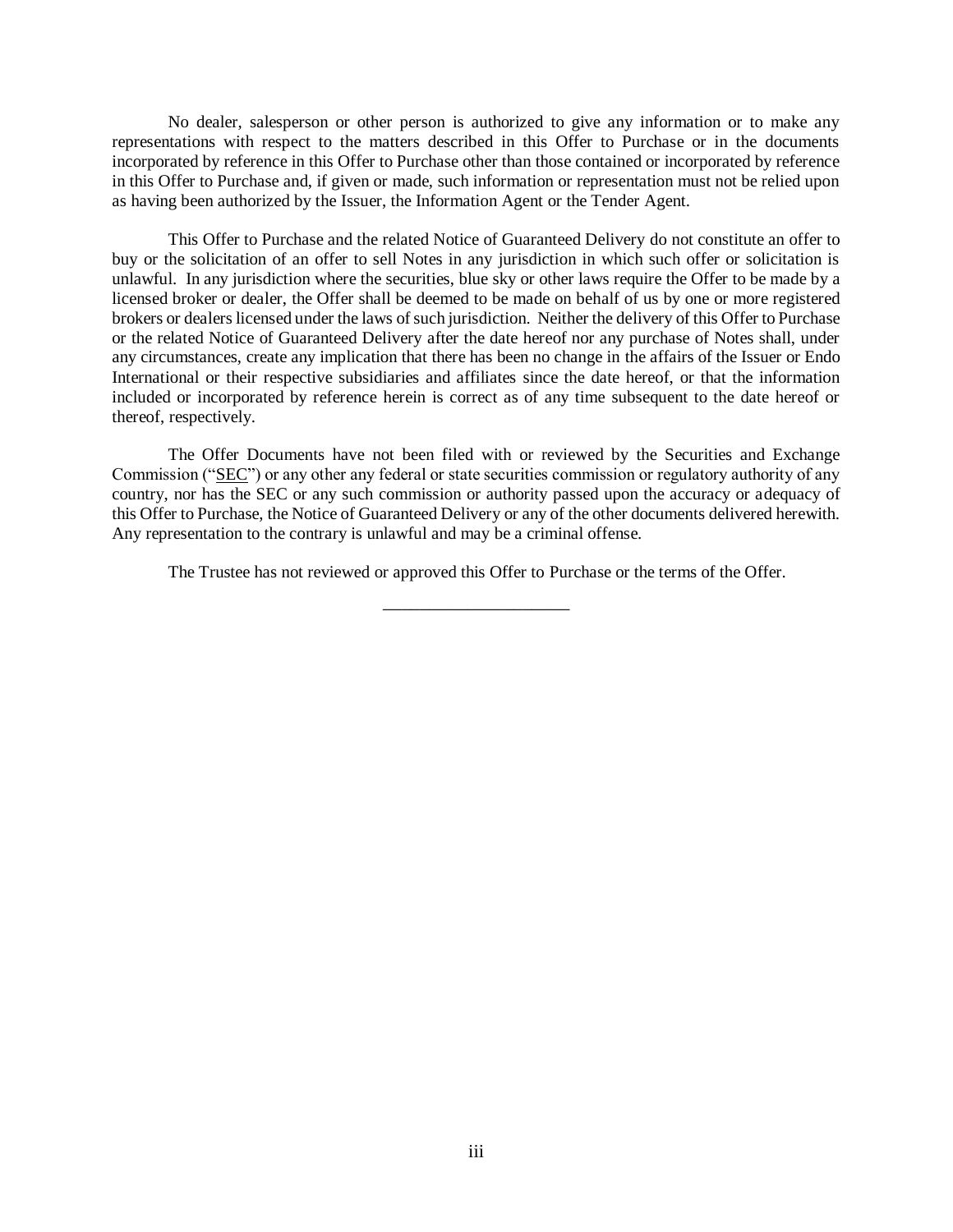#### **IMPORTANT INFORMATION REGARDING TENDERING NOTES**

<span id="page-3-0"></span>Any Holder wishing to tender Notes pursuant to the Offer must do so through the Automated Tender Offer Program ("ATOP") of the Depository Trust Company ("DTC"), for which the Offer will be eligible. Upon receipt of a Holder's acceptance through ATOP, DTC will edit and verify the acceptance and send an Agent's Message (as defined in "The Offer—Procedures for Tendering Notes—Book-Entry Delivery Procedures") to the Tender Agent for its acceptance. **Beneficial owners whose Notes are registered in the name of a broker, dealer, commercial bank, trust company or other nominee must contact such broker, dealer, commercial bank, trust company or other nominee if they wish to tender any such Notes. Beneficial owners should be aware that their broker, dealer, commercial bank, trust company or other nominee may establish its own earlier deadline for participation in the Offer. Accordingly, beneficial owners wishing to participate in the Offer should contact their broker, dealer, commercial bank, trust company or other nominee as soon as possible in order to determine the time by which they must take action in order to so participate.** See "The Offer—Procedures for Tendering Notes."

We expect that DTC will authorize its participants that hold Notes through it to tender their Notes as if they were Holders. To effect a tender, DTC participants may transmit their acceptance to DTC through ATOP and follow the procedures for book-entry transfer set forth in "The Offer—Procedures for Tendering Notes." **All of the Notes are held in DTC and, accordingly, no letter of transmittal will be used in connection with the Offer. The valid electronic transmission of acceptance through ATOP shall constitute delivery of the Notes in connection with the Offer.**

If you desire to tender your Notes and (1) you cannot comply with the procedure for book-entry transfer by the Expiration Time or (2) you cannot deliver the other required documents to DTC or the Tender Agent by the Expiration Time, you must tender your Notes according to the guaranteed delivery procedure described below. See "The Offer—Procedures for Tendering Notes—Guaranteed Delivery."

Tendering Holders will not be obligated to pay brokerage fees or commissions to the Issuer, the Information Agent or the Tender Agent in connection with their tendering Notes pursuant to the Offer.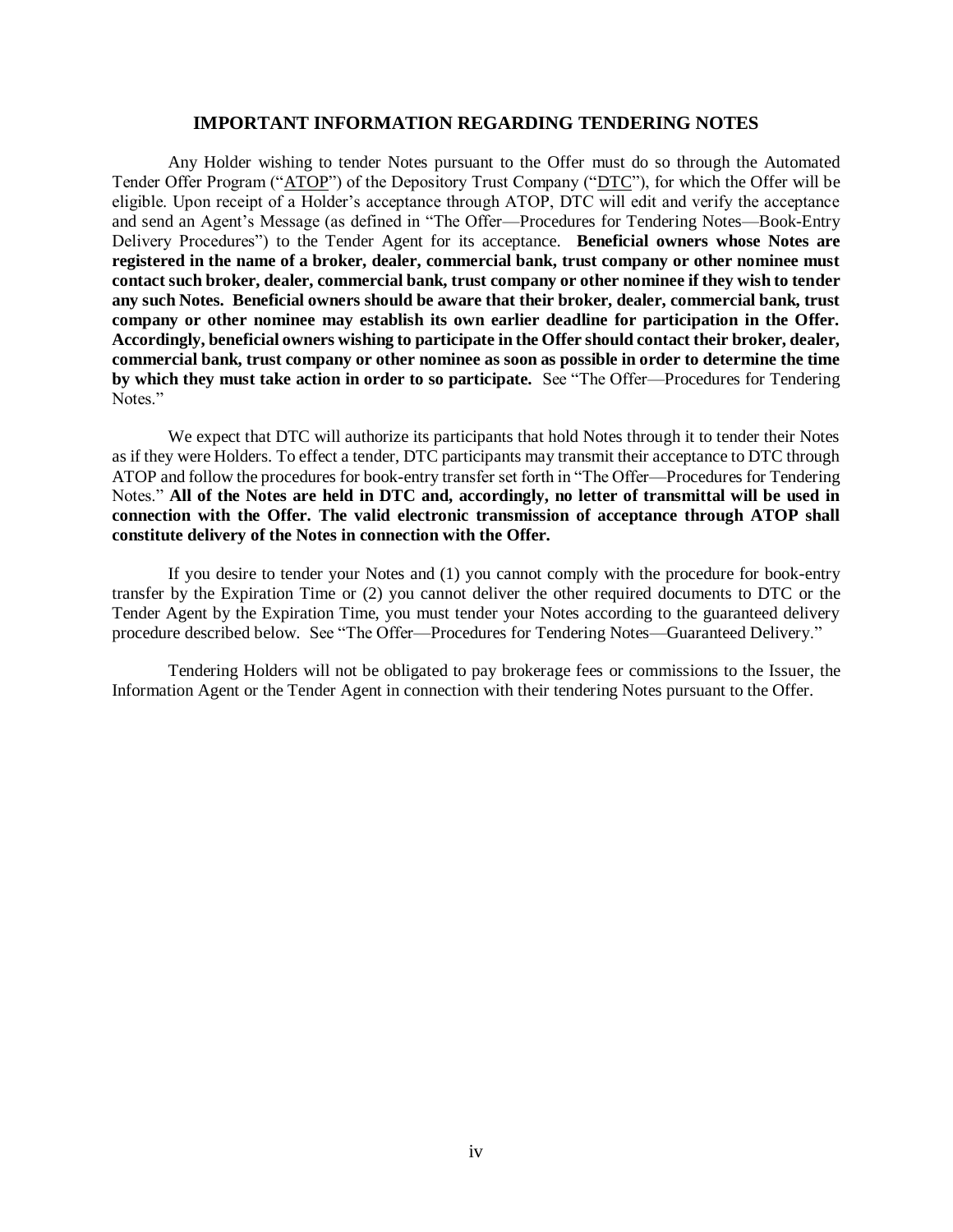# **TABLE OF CONTENTS**

| WHERE YOU CAN FIND MORE INFORMATION AND INCORPORATION BY REFERENCE 4 |
|----------------------------------------------------------------------|
|                                                                      |
|                                                                      |
|                                                                      |
|                                                                      |
|                                                                      |
|                                                                      |
|                                                                      |
|                                                                      |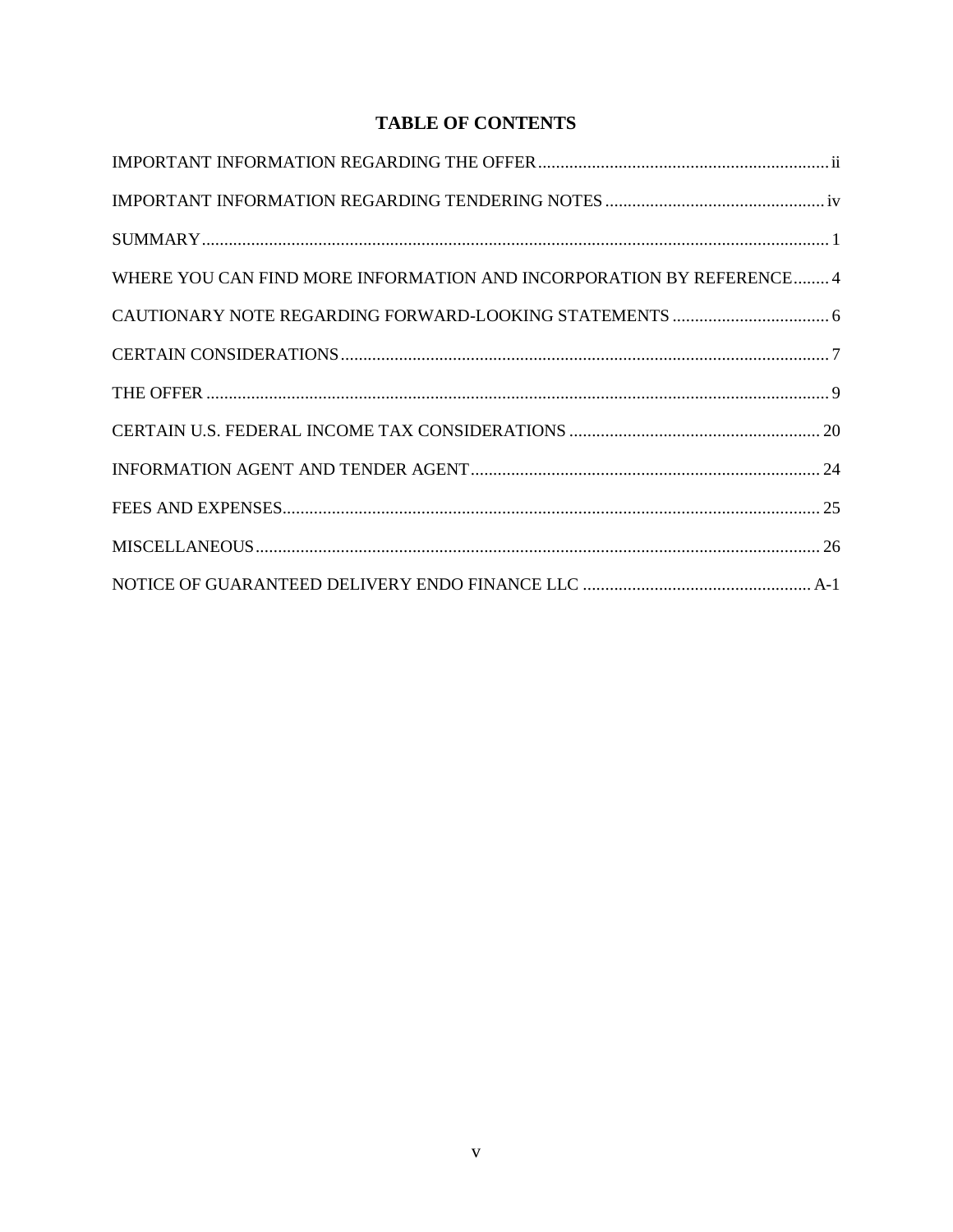# **SUMMARY**

<span id="page-5-0"></span>*We are providing this Summary for your convenience. This Summary is qualified in its entirety by reference to, and should be read in conjunction with, the information appearing elsewhere or incorporated by reference in this Offer to Purchase. Each of the capitalized terms used in this Summary and not defined herein has the meaning given to it elsewhere in this Offer to Purchase.*

|                            | Endo Finance LLC, a Delaware limited liability company, on<br>behalf of itself and Endo Finco Inc., as co-issuer.                                                                                                                                                                                                                                                                                                                                                                  |
|----------------------------|------------------------------------------------------------------------------------------------------------------------------------------------------------------------------------------------------------------------------------------------------------------------------------------------------------------------------------------------------------------------------------------------------------------------------------------------------------------------------------|
|                            | 5.75% Senior Notes due 2022 of which \$182,479,000<br>aggregate principal amount is outstanding as of August 16,<br>2020.                                                                                                                                                                                                                                                                                                                                                          |
|                            | We are offering to purchase for cash, on the terms and<br>subject to the conditions set forth in the Offer Documents,<br>any and all of the outstanding Notes pursuant to the Offer.<br>We will deliver the Notes that we purchase in the Offer to<br>the Trustee for cancellation and those Notes will cease to be<br>outstanding.                                                                                                                                                |
|                            | The Offer will expire at 5:00 p.m., New York City time, on<br>August 21, 2020, unless the Offer is extended or earlier<br>terminated.                                                                                                                                                                                                                                                                                                                                              |
| Tender Offer Consideration | Holders who validly tender their Notes at or before the<br>Expiration Time will be eligible to receive the Tender Offer<br>Consideration of \$950 per \$1,000 principal amount of Notes.                                                                                                                                                                                                                                                                                           |
|                            | In addition to the Tender Offer Consideration, Holders<br>whose Notes are validly tendered and accepted for purchase<br>will be paid accrued and unpaid interest from the July 15,<br>2020 interest payment date to, but not including, the Payment<br>Date. No interest will be payable because of any delay by the<br>Tender Agent, DTC or any other party in the transmission of<br>funds to Holders or any delay in the guaranteed delivery<br>procedures or otherwise.        |
| Effect of the Offer on     |                                                                                                                                                                                                                                                                                                                                                                                                                                                                                    |
|                            | Any Notes not validly tendered and purchased pursuant to<br>the Offer will remain outstanding. As a result of the<br>consummation of the Offer, the principal amount at maturity<br>of Notes that remain outstanding is expected to be<br>significantly reduced, which may adversely affect the<br>liquidity and, consequently, the market price for any Notes<br>that remain outstanding after consummation of the Offer.<br>See "Certain Considerations—Limited Trading Market." |
|                            | We expect that the Acceptance Date will be on the business<br>day on which the Expiration Time occurs, subject to the<br>satisfaction or waiver of the conditions to the Offer. The<br>Acceptance Date is expected to be August 21, 2020.                                                                                                                                                                                                                                          |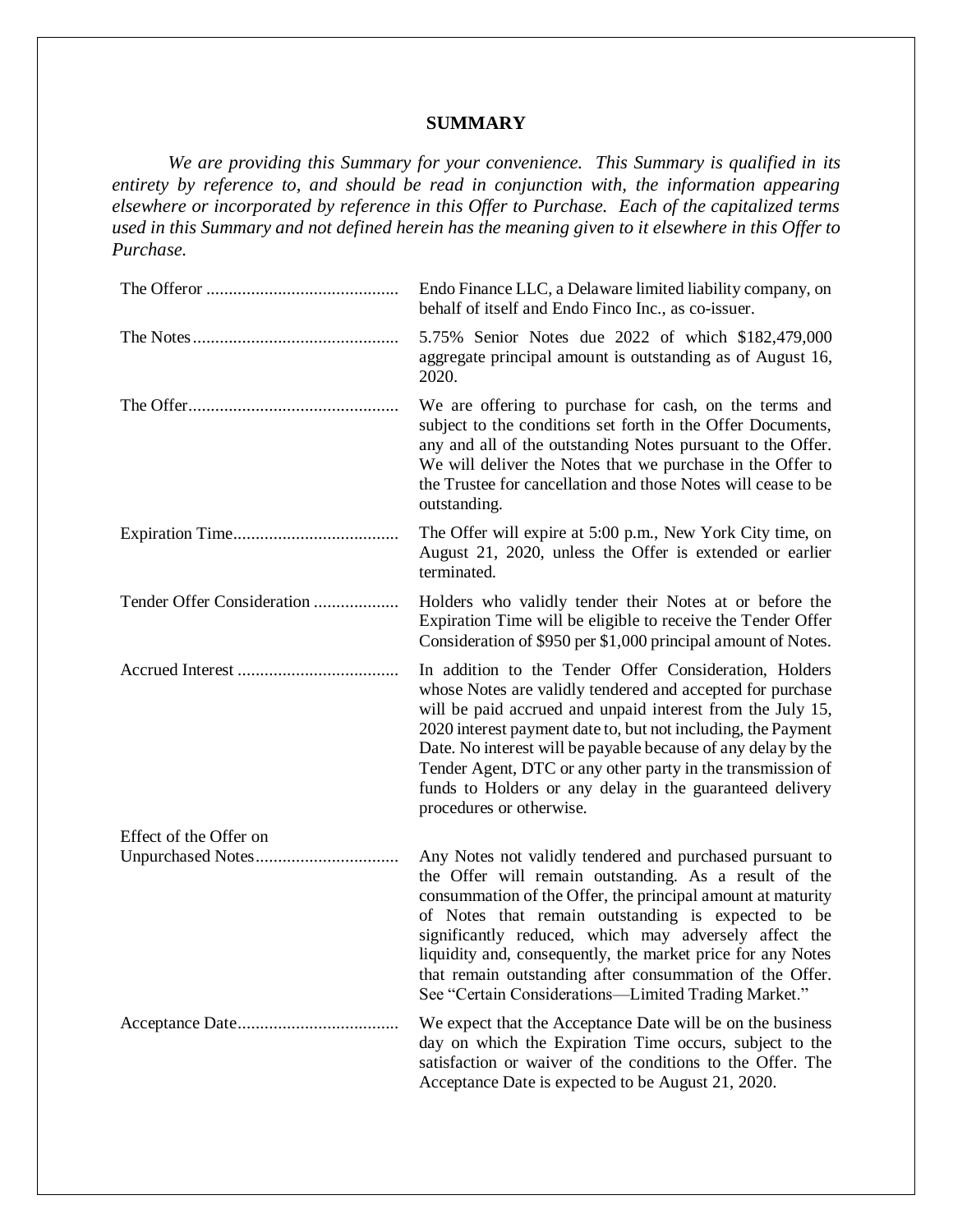| We expect the Payment Date for all validly tendered Notes<br>accepted for purchase in the Offer will be August 26, 2020.<br>Accrued interest will cease to accrue on the Payment Date<br>for all Notes accepted in the Offer.                                                                                                                                                                                                                                                                                                                                                                                                      |
|------------------------------------------------------------------------------------------------------------------------------------------------------------------------------------------------------------------------------------------------------------------------------------------------------------------------------------------------------------------------------------------------------------------------------------------------------------------------------------------------------------------------------------------------------------------------------------------------------------------------------------|
| Notes tendered pursuant to the guaranteed delivery<br>procedures will be required to be provided no later than 5:00<br>p.m. New York City time, on August 25, 2020, which is two<br>business days following the Expiration Time (the "Notice of<br>Guaranteed Delivery Date"). If you desire to tender Notes in<br>the Offer and the procedures for book-entry transfer cannot<br>be completed on a timely basis before the Expiration Time,<br>your tender may still be effected if all of the guaranteed<br>delivery procedures are followed as set forth in "The Offer-<br>Procedures for Tendering Notes—Guaranteed Delivery." |
| The consummation of the Offer is subject to, and conditioned<br>upon, satisfaction or waiver of the General Conditions. The<br>Offer is not conditioned on any minimum amount of Notes<br>being tendered or receipt by us of any financing proceeds.                                                                                                                                                                                                                                                                                                                                                                               |
| Subject to applicable law, we may waive any of the<br>conditions of the Offer, in whole or in part, at any time.                                                                                                                                                                                                                                                                                                                                                                                                                                                                                                                   |
| The Issuer reserves the right $(1)$ to accept for purchase and<br>pay for all Notes validly tendered and not validly withdrawn<br>at or before the Expiration Time and to keep the Offer open<br>or extend the Expiration Time and (2) to waive any or all<br>conditions to the Offer for Notes tendered at or before the<br><b>Expiration Time.</b>                                                                                                                                                                                                                                                                               |
| For a description of the procedures for tendering Notes, see<br>"The Offer-Procedures for Tendering Notes." For further<br>information, call the Information Agent or consult your<br>broker, dealer, commercial bank, trust company or other<br>nominee for assistance.                                                                                                                                                                                                                                                                                                                                                           |
| Notes may be validly withdrawn at any time at or before the<br>Expiration Time, but not thereafter, by following the<br>procedures described herein. Tenders of Notes may not be<br>withdrawn after the Expiration Time, unless required by<br>applicable law.                                                                                                                                                                                                                                                                                                                                                                     |
| We reserve the right to extend the Offer at any time, for any<br>reason, subject to applicable law. Any extension of the Offer<br>will be followed as promptly as practicable by announcement<br>thereof, but not later than 9:00 a.m., New York City time, on<br>the business day immediately following the previously<br>scheduled Expiration Time.                                                                                                                                                                                                                                                                              |
| We expressly reserve the right, subject to applicable law, to<br>terminate the Offer and not accept for purchase any Notes<br>pursuant to the Offer, and otherwise to amend the terms of<br>the Offer in any respect. Any amendment or termination of<br>the Offer will be followed as promptly as practicable by                                                                                                                                                                                                                                                                                                                  |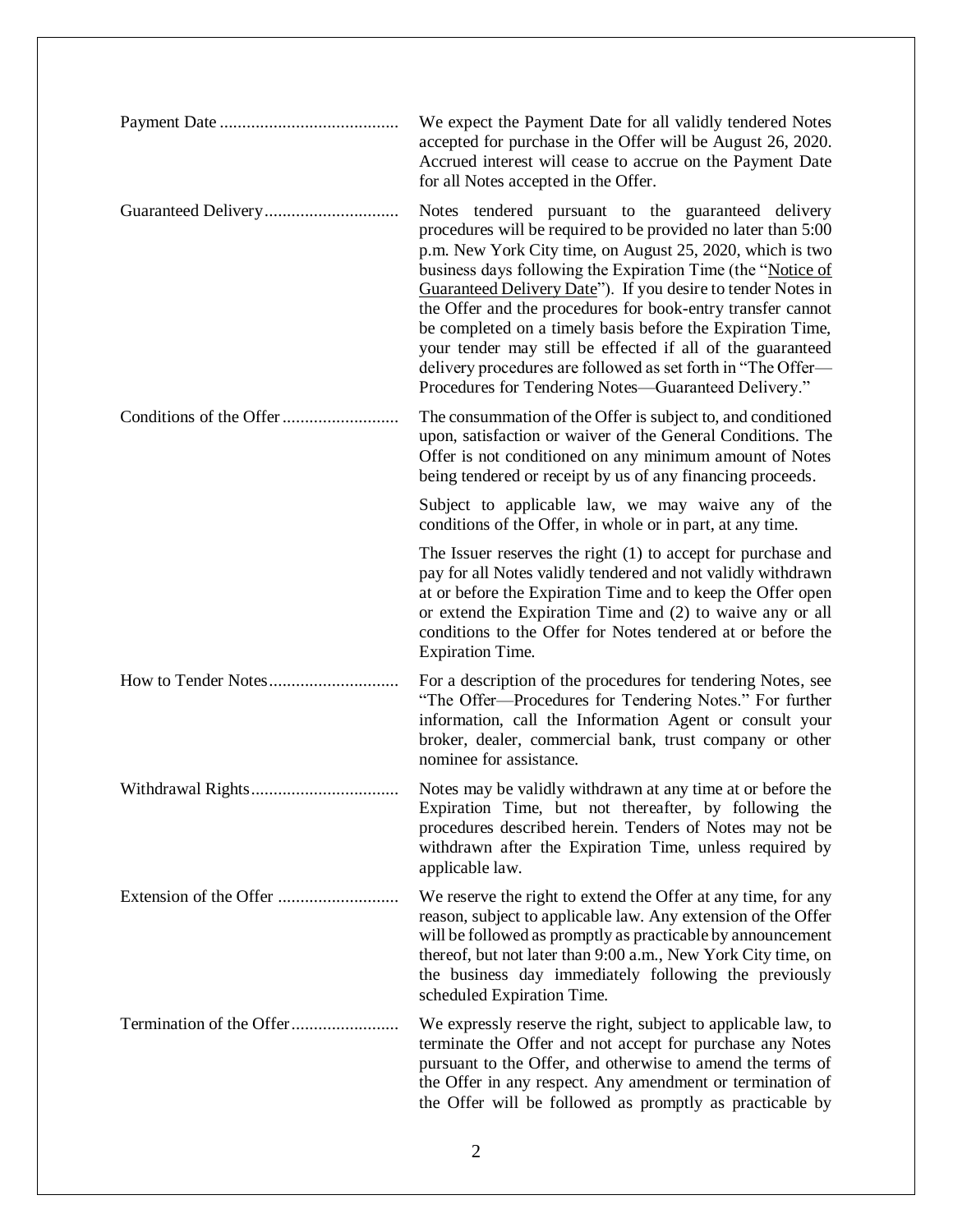|                         | announcement thereof. If we make a material change in the<br>terms of the Offer or in the information concerning the Offer<br>or waive a material condition of the Offer, we will, to the<br>extent required by applicable law, disseminate additional<br>Offer materials and extend the Offer. If the Offer is<br>terminated without any Notes being purchased, any Notes<br>previously tendered will be returned promptly to the<br>tendering Holders, and the Tender Offer Consideration will<br>not be paid or become payable. See "The Offer-<br>Announcements."                                        |
|-------------------------|--------------------------------------------------------------------------------------------------------------------------------------------------------------------------------------------------------------------------------------------------------------------------------------------------------------------------------------------------------------------------------------------------------------------------------------------------------------------------------------------------------------------------------------------------------------------------------------------------------------|
|                         | We intend to $(1)$ pay the consideration payable to purchase<br>the Notes validly tendered and accepted for purchase in the<br>Offer, (2) pay the Accrued Interest in respect of the Notes<br>subject to the Offer and (3) pay fees and expenses incurred<br>in connection with the foregoing with cash on hand or other<br>sources of liquidity. The Offer is conditioned upon, among<br>other things, the conditions described under "The Offer-<br>Conditions to the Offer." The Offer is not conditioned on any<br>minimum amount of Notes being tendered or receipt by us of<br>any financing proceeds. |
| U.S. Federal Income Tax |                                                                                                                                                                                                                                                                                                                                                                                                                                                                                                                                                                                                              |
|                         | For a discussion of certain U.S. federal income tax<br>considerations of the Offer, see "Certain U.S. Federal<br>Income Tax Considerations."                                                                                                                                                                                                                                                                                                                                                                                                                                                                 |
| Information Agent and   |                                                                                                                                                                                                                                                                                                                                                                                                                                                                                                                                                                                                              |
|                         | D.F. King $& Co.,$ Inc. is serving as Information Agent and as<br>Tender Agent for the Offer. You may contact the Information<br>Agent with any questions regarding the procedures for<br>tendering Notes and to request additional copies of the Offer<br>Documents and any other required documents at its address<br>and telephone numbers set forth on the back cover of this<br>Offer to Purchase.                                                                                                                                                                                                      |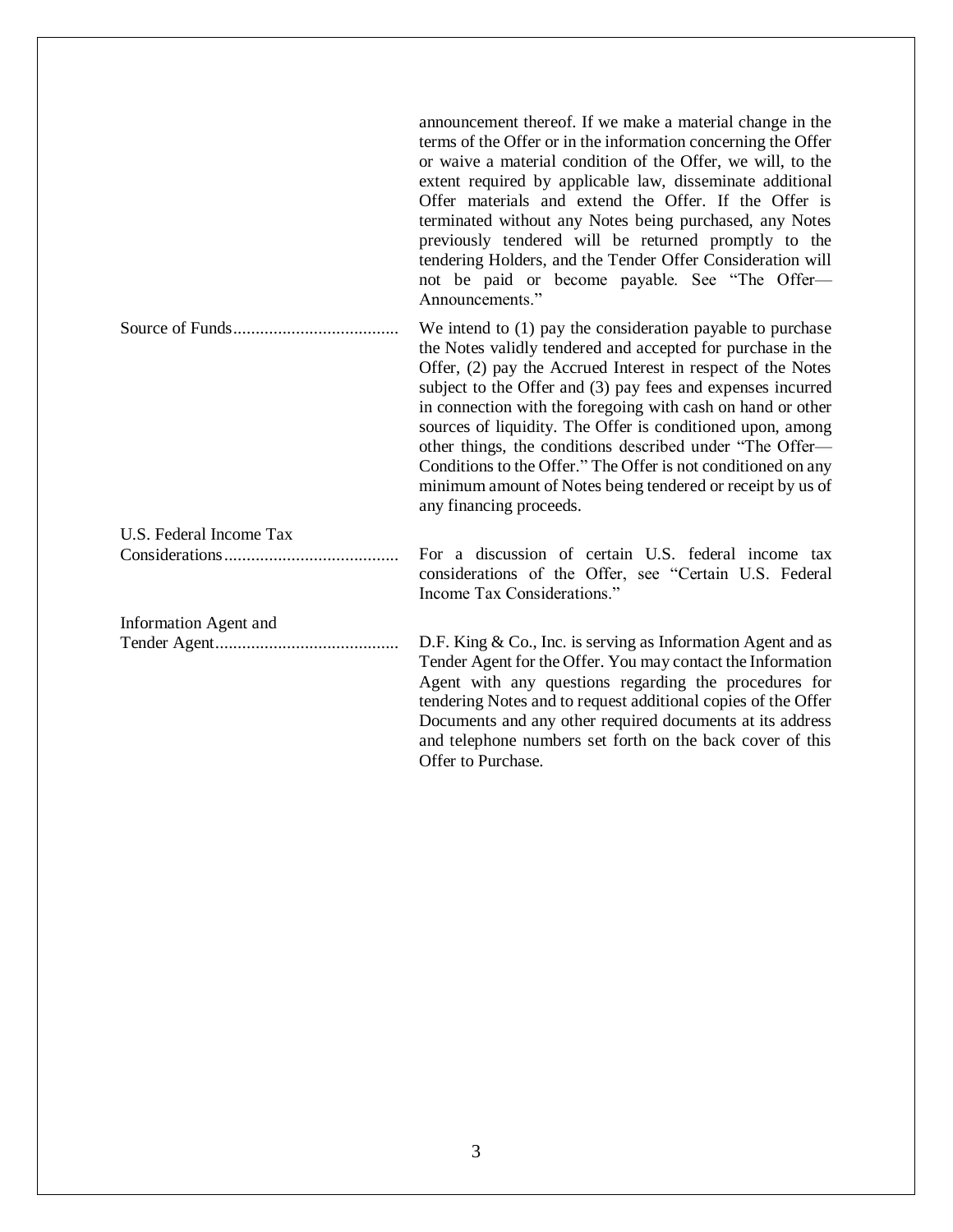# <span id="page-8-0"></span>**WHERE YOU CAN FIND MORE INFORMATION AND INCORPORATION BY REFERENCE**

Endo International is subject to the reporting requirements of the Exchange Act, under which it files annual, quarterly and special reports, proxy statements and other information with the SEC. Endo International makes available through our website at http://www.endo.com, its Annual Reports on Form 10-K, Quarterly Reports on Form 10-Q, Current Reports on Form 8-K and all amendments to those reports as soon as reasonably practicable after such material is electronically filed or furnished to the SEC. Endo International's SEC filings are also available to the public on the SEC's website at www.sec.gov. Except for our SEC filings specifically incorporated by reference in this Offer to Purchase, the information on or accessible through our website is not part of this Offer to Purchase.

Statements included or incorporated by reference in this Offer to Purchase as to the contents of any contract or other document are not necessarily complete, and in each instance we refer you to the copy of the contract or document filed as an exhibit to a document incorporated in this Offer to Purchase, each such statement being qualified in all respects by such reference.

We are incorporating by reference in this Offer to Purchase certain information that we file with the SEC. This means that we can disclose important information to you by referring you to those other documents that we file with the SEC. Any statement contained in this Offer to Purchase or a previously filed document incorporated by reference will be deemed to be modified or superseded for purposes of this Offer to Purchase to the extent that a statement contained in this Offer to Purchase or a subsequently filed document incorporated by reference modifies or replaces that statement. We are not, however, incorporating by reference any documents or portions thereof, whether specifically listed below or filed in the future, that are not deemed "filed" with the SEC. We incorporate by reference the documents listed below and any filings made by us with the SEC pursuant to Section 13(a), 13(c), 14, or 15(d) of the Exchange Act after the date of this Offer to Purchase and prior to the Expiration Time (in each case, other than information in such documents that is deemed not to be filed):

- Endo International's Annual Report on Form 10-K for the year ended December 31, 2019, filed on February 26, 2020 (the "2019 Form 10-K");
- The information included in Part II, Item 7 of Endo International's Annual Report on Form 10-K for the year ended December 31, 2018, filed with the SEC on February 28, 2019, under the heading "Management's Discussion and Analysis of Financial Condition and Results of Operations" on pages 54 through 76 specifically as it relates to December 31, 2018 compared to December 31, 2017;
- Endo International's Quarterly Reports on Form 10-Q for the three months ended March 31, 2020 and June 30, 2020, filed on May 7, 2020 and August 8, 2020 (collectively, the "2020 Form 10-  $Qs$ ");
- Endo International's Current Reports on Form 8-K, filed on January 6, 2020, February 19, 2020, April 28, 2020, May 14, 2020, May 28, 2020, May 29, 2020, June 2, 2020, June 11, 2020, June 16, 2020 and July 29, 2020; and
- the portions of Endo International's definitive Proxy Statement on Schedule 14A filed with the SEC on April 28, 2020, as supplemented by the Supplement filed on June 5, 2020, that are incorporated by reference into Part III of Endo International's 2019 Form 10-K.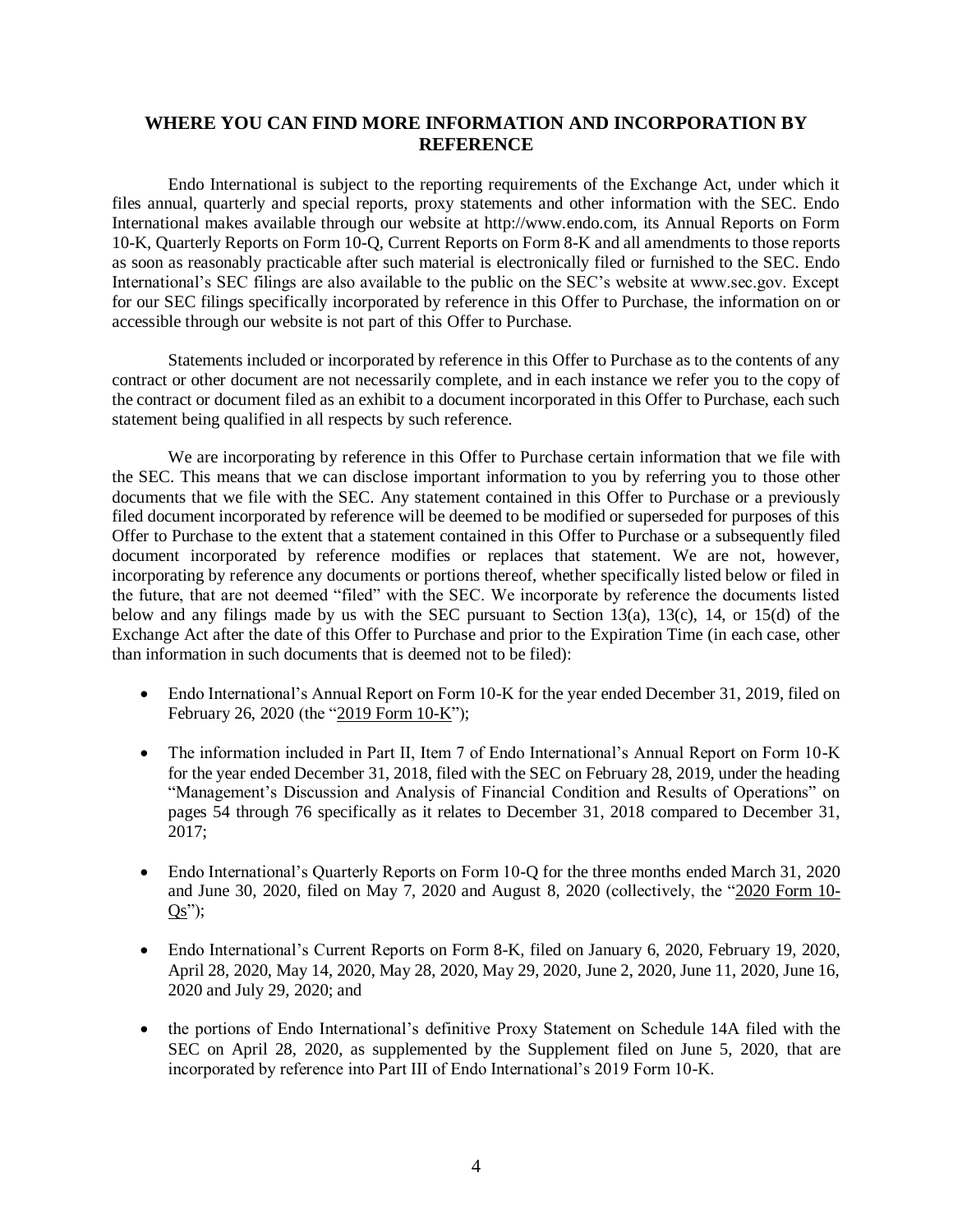You may request a free copy of any of the documents incorporated by reference in this Offer to Purchase by writing or telephoning us at the following address:

> Endo International plc 1400 Atwater Drive Malvern, PA 19355 Tel.: 484-216-0000 Attention: Corporate Secretary

Exhibits to the filings will not be sent, however, unless those exhibits have specifically been incorporated by reference in this Offer to Purchase.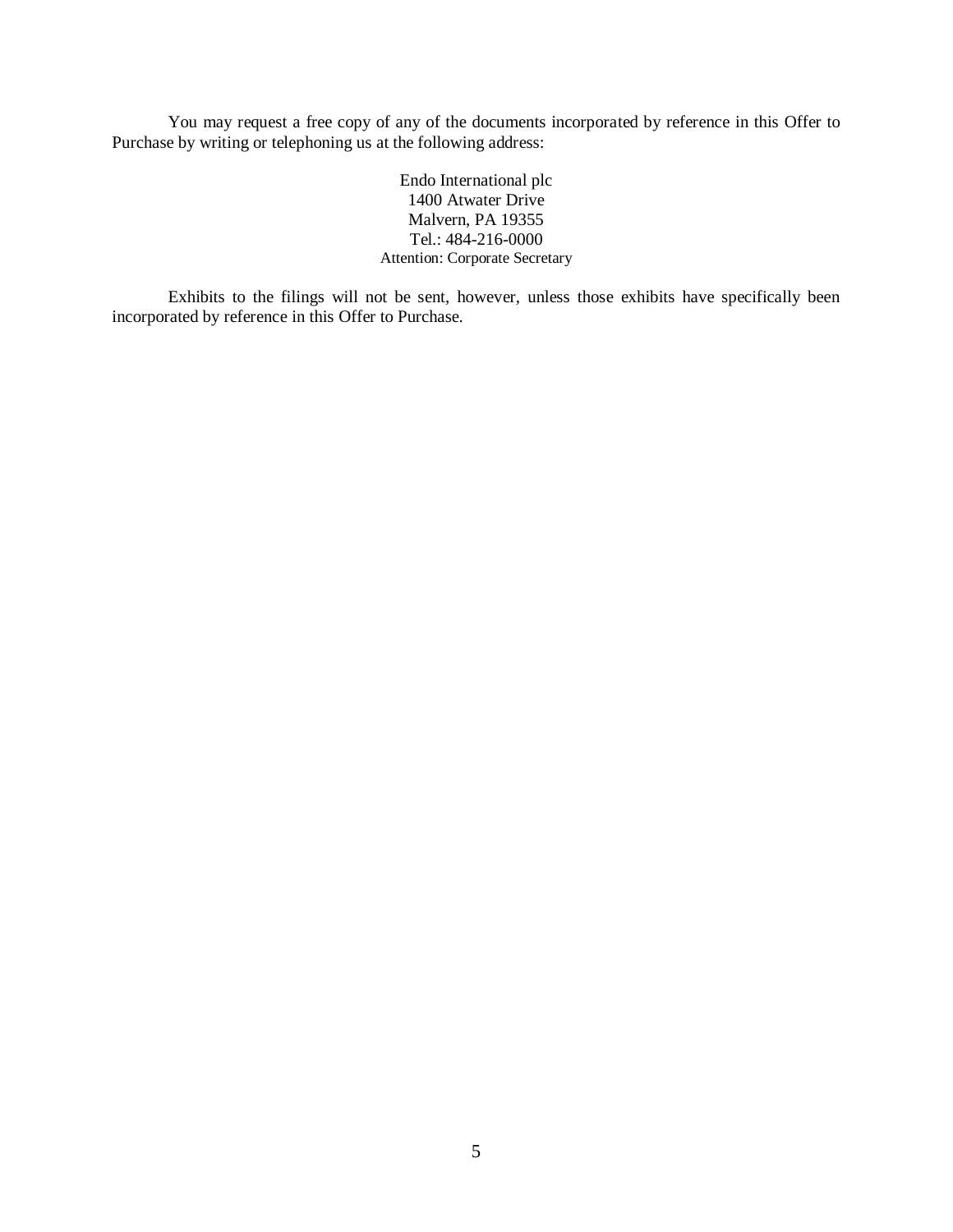## **CAUTIONARY NOTE REGARDING FORWARD-LOOKING STATEMENTS**

<span id="page-10-0"></span>Statements contained in or incorporated by reference into this Offer to Purchase contain information that includes or is based on "forward-looking statements." Forward looking statements include, without limitation, estimated future results of operations, estimates of future revenues, future expenses, future net income and future net income per share, as well as statements regarding future financing activities, the impact of the novel strain of coronavirus ("COVID-19") on the health and welfare of our employees and on our business, including any response to COVID-19, such as anticipated return to historical purchasing decisions by customers, the economic impact of COVID-19, changes in consumer spending, decisions to engage in certain medical procedures, future governmental orders that could impact our operations and the ability of our manufacturing facilities and suppliers to fulfill their obligations to us, and any other statements that refer to Endo's expected, estimated or anticipated future results contained in this Offer to Purchase and the information incorporated by reference herein. We have tried, whenever possible, to identify such statements by words such as "believe," "expect," "anticipate," "intend," "estimate," "plan," "project," "forecast," "will," "may" or similar expressions. We have based these forward-looking statements on our current expectations, assumptions and projections about the growth of our business, our financial performance, and the development of our industry. Because these statements reflect our current views concerning future events, these forward-looking statements involve risks and uncertainties, including, without limitation, the risks related to the impact of COVID-19 (such as, without limitation, the scope and duration of the pandemic and the resulting economic crisis and levels of unemployment, governmental actions and restrictive measures implemented in response, material delays and cancellations of certain medical procedures, potential manufacturing and supply chain disruptions and other potential impacts to the business as a result of COVID-19) and the other risks and uncertainties. You should note that many risk factors previously disclosed in our filings with the SEC incorporated by reference herein and those identified elsewhere in this Offer to Purchase, many of which are outside of our control, and any other risks and uncertainties that we are not currently able to predict or identify, individually or in the aggregate, could have a material adverse effect on our business, financial condition, results of operations and cash flows and could cause our actual results to differ materially and adversely from those expressed in forward-looking statements contained or incorporated by reference in this Offer to Purchase. Additionally, the prolonged impact of COVID-19 could heighten the impact of one or more of such risk factors.

We do not undertake any obligation to update our forward-looking statements after the date of this Offer to Purchase for any reason, even if new information becomes available or other events occur in the future, except as may be required under applicable securities laws. You are advised to consult any further disclosures we make on related subjects in our reports filed with the SEC. Also note that, as described under the caption "Risk factors" contained in Part I, Item 1A of our 2019 Form 10-K, as supplemented and otherwise enumerated by our 2020 Form 10-Qs, each of which is incorporated by reference in this Offer to Purchase, we provide a cautionary discussion of the risks, uncertainties and possibly inaccurate assumptions relevant to our business. These are factors that, individually or in the aggregate, we think could cause our actual results to differ materially from expected and historical results. You should understand that it is not possible to predict or identify all such factors. Consequently, you should not consider this to be a complete discussion of all potential risks or uncertainties.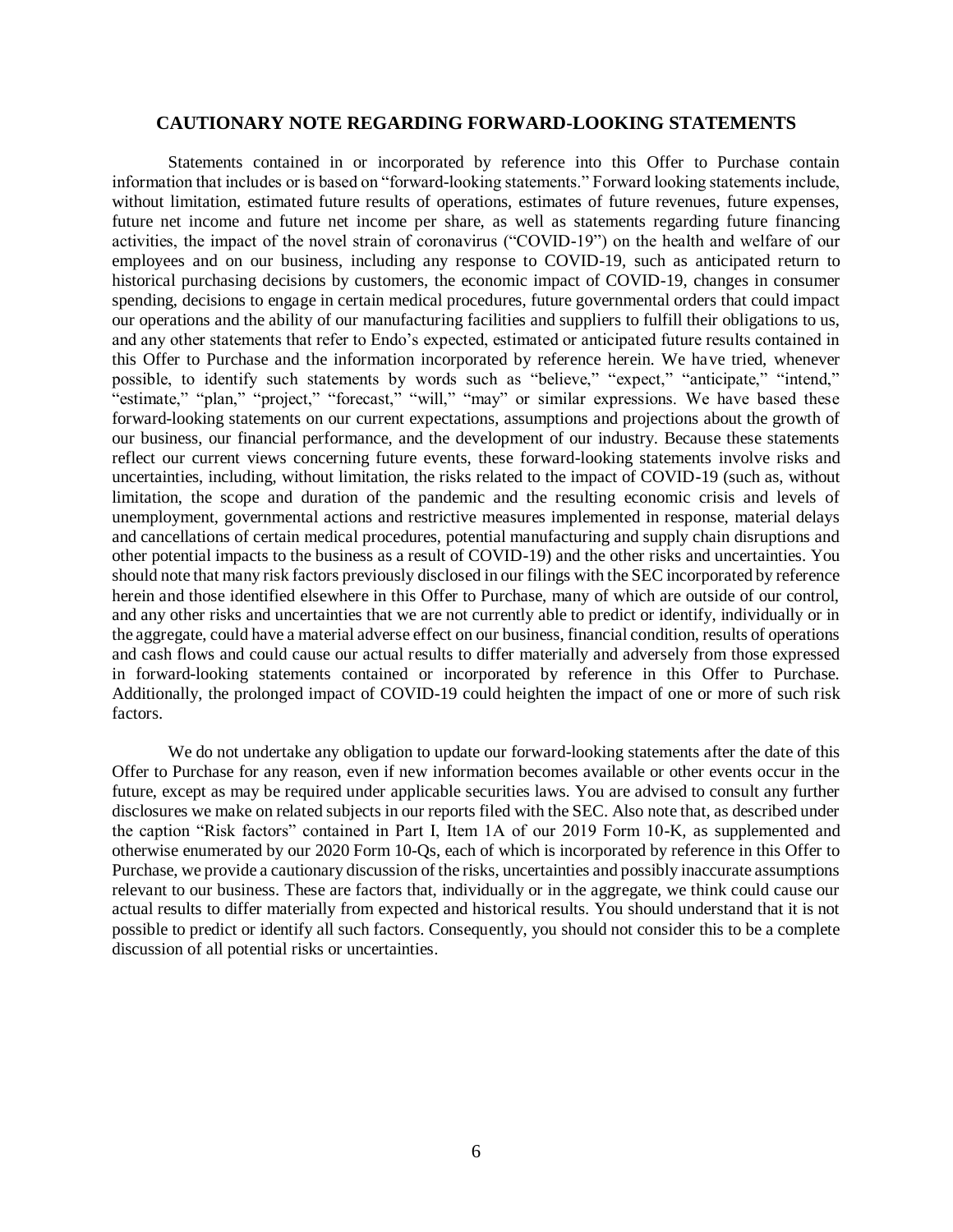## **CERTAIN CONSIDERATIONS**

<span id="page-11-0"></span>*In deciding whether to participate in the Offer, each Holder should consider carefully, in addition to the information contained or incorporated by reference in this Offer to Purchase, the matters discussed below.*

## **Limited Trading Market**

The Notes are not listed on any national or regional securities exchange. To the extent that Notes are validly tendered and accepted for purchase pursuant to the Offer, the trading market for Notes that remain outstanding after completion of the Offer is likely to become more limited than it is at present. To the extent a market continues to exist for the Notes, the Notes may trade at a discount compared to present trading prices depending on prevailing interest rates, the market for debt instruments with similar credit features, our operating and financial performance and other factors. The extent of the market for the Notes and the availability of market quotations will depend upon the number of Holders, the interest in maintaining a market in the Notes on the part of securities firms and other factors. There is no assurance that an active market in the Notes will exist, and no assurance can be made as to the prices at which the Notes may trade after the consummation of the Offer.

A debt security which is part of a series with a small outstanding principal amount available for trading (a smaller "float") may command a lower price than would a comparable debt security of a series with a larger float. Therefore, the market price for Notes that are not validly tendered and accepted for purchase pursuant to the Offer may be affected adversely to the extent that the principal amount of Notes purchased pursuant to the Offer reduces the float. A reduced float may also make the trading price of Notes that are not purchased in the Offer more volatile.

#### **The Consummation of the Offer is Subject to Satisfaction of Certain Conditions**

The consummation of the Offer is subject to satisfaction or waiver of the General Conditions. These conditions are described in more detail in this Offer to Purchase under "The Offer—Conditions to the Offer." There can be no assurance that such conditions will be satisfied or waived with respect to the Offer or that any failure to consummate the Offers will not have a negative effect on the market price and liquidity of the Notes.

#### **The Consideration Offered for the Notes Does Not Necessarily Reflect the Fair Value of the Notes**

The consideration offered for the Notes pursuant to the Offer does not reflect any independent valuation of such Notes and does not take into account events or changes in financial markets (including interest rates) after the commencement of the Offer. We have not obtained or requested a fairness opinion from any banking or other firm as to the fairness of the consideration offered for the Notes. If a holder tenders Notes, such holder may or may not receive more or as much value than if it chose to keep them.

#### **Holders Should Consult their Tax, Accounting, Financial and Legal Advisers before Participating in the Offer**

Holders should consult their tax, accounting, financial and legal advisers as they may deem appropriate regarding the suitability to themselves of the tax, accounting, financial and legal consequences of participating or declining to participate in the Offer. In particular, due to the number of different jurisdictions where tax laws may apply to a Holder, this Offer to Purchase does not discuss all tax consequences for Holders arising from the purchase by the Issuer of the Notes. Holders are urged to consult their professional advisers regarding the possible tax consequences under the laws of the jurisdictions that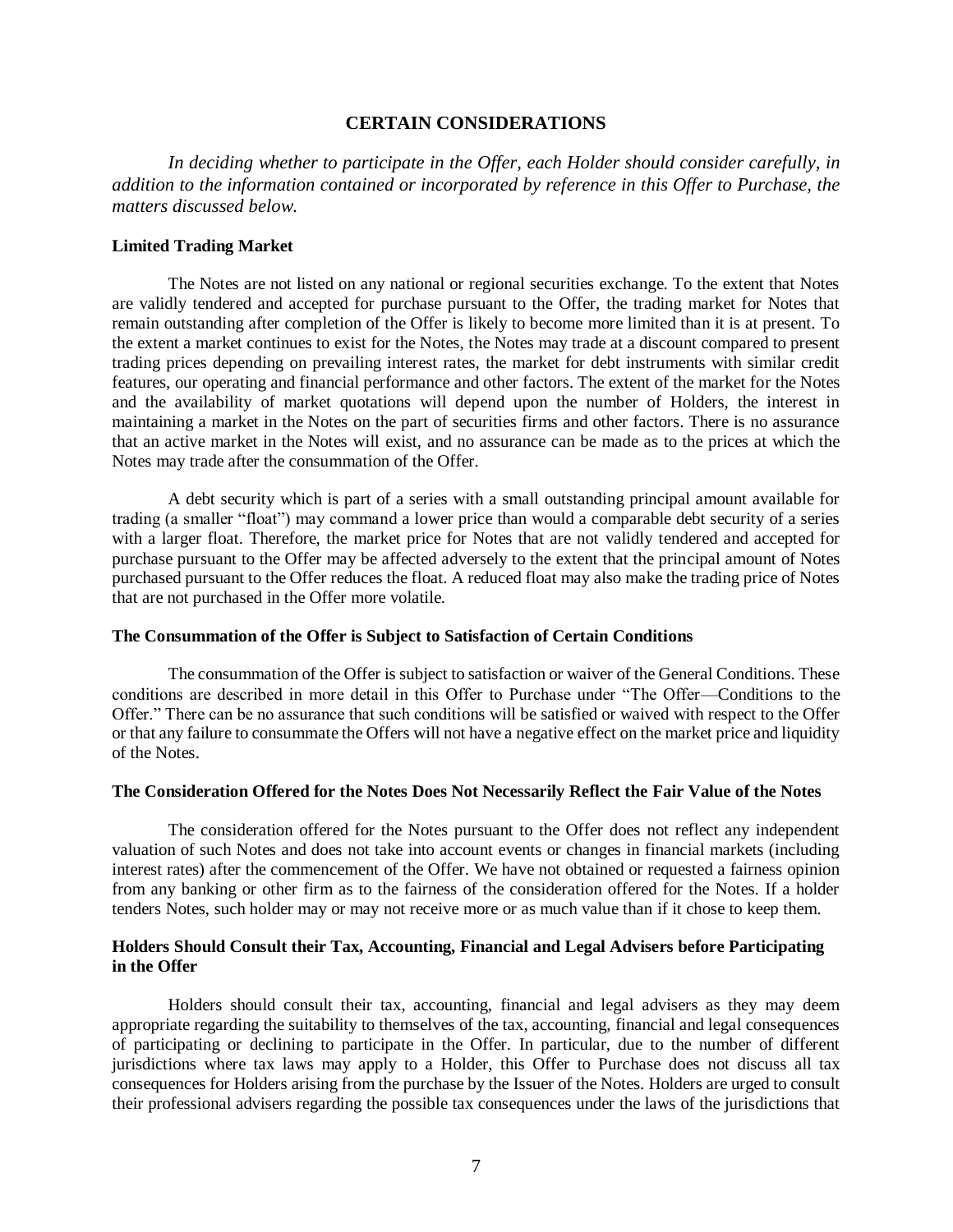apply to them. Holders are liable for their own taxes and have no recourse to the Issuer, the Solicitation Agent, the Tender Agent, the Information Agent or the Trustee with respect to taxes arising in connection with the Offer

#### **The Consummation of the Offer Will Have Tax Consequences**

See "Certain U.S. Federal Income Tax Considerations" for a discussion of certain U.S. federal income tax considerations of the Offer.

#### **Subsequent Repurchases of Notes; Discharge**

From time to time after the Expiration Time or termination of the Offer, we and our affiliates may, in our sole discretion, acquire any Notes that are not purchased pursuant to the Offer through optional redemption provisions of the indenture governing the Notes (the "Indenture"), open market purchases, privately negotiated transactions, tender offers, exchange offers or otherwise, upon such terms and at such prices as we or such affiliates may determine, which may be more or less than the price to be paid pursuant to the Offer and could be for cash or other consideration. The Notes are currently redeemable at a redemption price of 100% of the principal amount plus accrued an unpaid interest to, but excluding, the redemption date. There can be no assurances as to which, if any, of these alternatives or combinations thereof we or our affiliates may choose to pursue in the future. Nothing contained in the Offer will prevent us from exercising our rights under the Indenture to defease or satisfy or otherwise discharge our obligations with respect to the Notes by depositing cash or securities with the Trustee in accordance with the terms of the Indenture.

#### **No Recommendations Concerning the Offer**

None of the Issuer, Endo International or its other affiliates or subsidiaries, their respective board of directors, managers or other governing bodies, officers and employees, the Solicitation Agent, the Information Agent, the Trustee or the Tender Agent or any of their respective affiliates makes any recommendation to any Holder whether to tender or refrain from tendering any or all of such Holder's Notes, and none of them has authorized any person to make any such recommendation. Holders are urged to evaluate carefully all information in the Offer, consult their investment, legal and tax advisors and make their own decisions whether to tender Notes, and, if they decide to tender Notes, the principal amount of Notes to tender.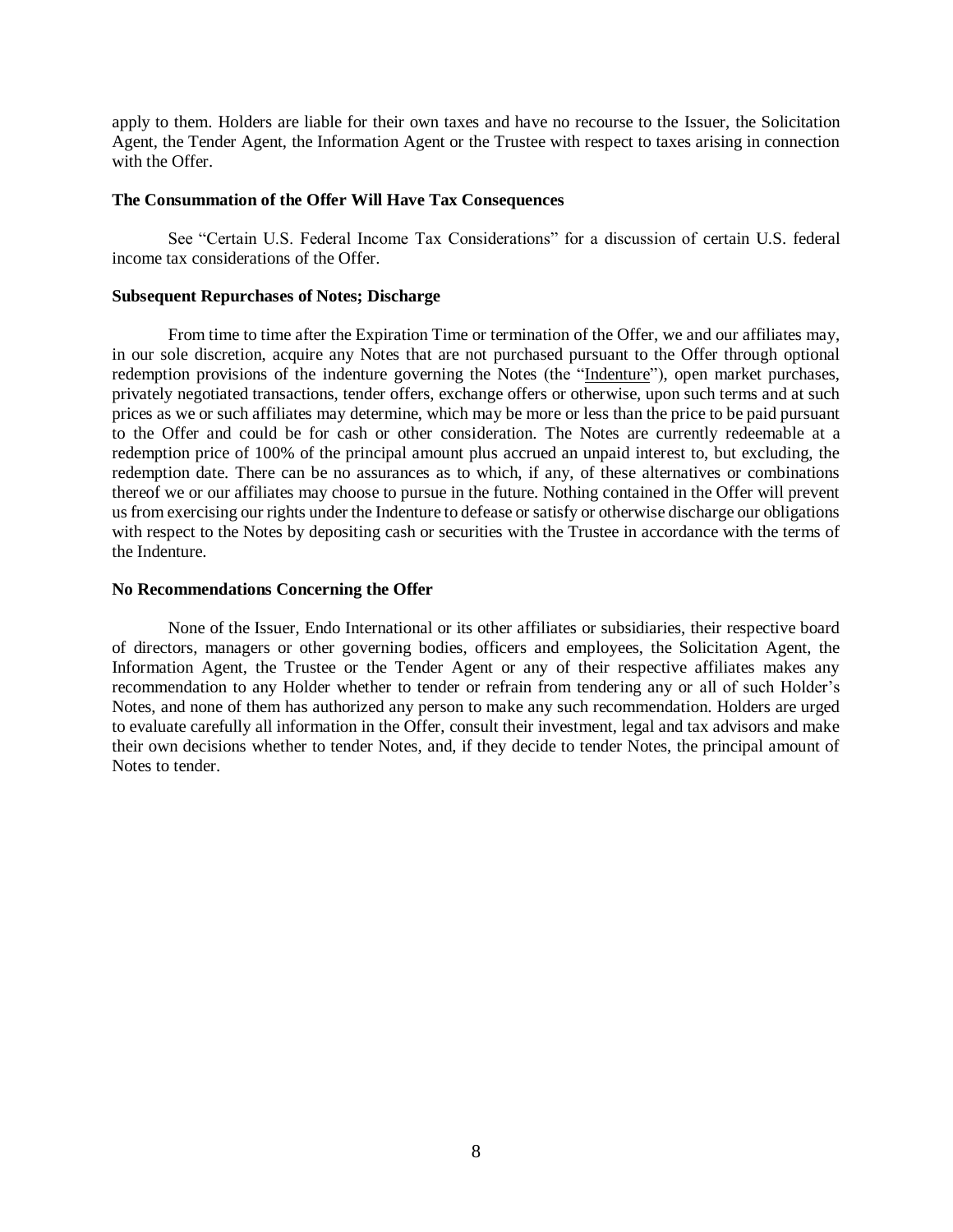#### **THE OFFER**

#### <span id="page-13-0"></span>**The Company**

Endo International is an Ireland-domiciled specialty branded and generics pharmaceutical company. Through our operating subsidiaries, we aim to be the premier partner to healthcare professionals and payment providers, delivering an innovative suite of generic and branded drugs to meet patients' needs. Endo International was incorporated in Ireland in 2013 as a private limited company and re-registered effective February 18, 2014 as a public limited company. Endo International is a holding company that conducts its operations through its subsidiaries.

Our focus is on pharmaceutical products and we target areas where we believe we can build leading positions. We use a differentiated operating model based on a lean and nimble structure, the rational allocation of capital and an emphasis on high-value research and development targets. While our primary focus is on organic growth, we evaluate and, where appropriate, execute on opportunities to expand through the acquisition of products and companies in areas that we believe serve patients and customers while offering attractive growth characteristics and margins. We believe our operating model and the execution of our corporate strategy will enable us to create shareholder value over the long-term. Endo International's Ordinary Shares are traded on the Nasdaq Global Select Market under the symbol "ENDP."

The four reportable business segments in which we operate are: (1) Branded Pharmaceuticals, (2) Sterile Injectables, (3) Generic Pharmaceuticals and (4) International Pharmaceuticals.

The address of Endo International's headquarters is Minerva House, Simmonscourt Road, Ballsbridge, Dublin 4, Ireland (telephone number: 011-353-1-268-2000). Our website address is [www.endo.com.](http://www.endo.com/) The information on, or accessible through, our website is not part of or incorporated by reference in this Offer to Purchase or any other offering materials and should not be relied upon in connection with making any decision to tender your Notes pursuant to this Offer to Purchase.

We are involved in various claims, legal proceedings and internal and governmental investigations that arise from time to time in the ordinary course of our business, including, among others, those relating to product liability, intellectual property, regulatory compliance, consumer protection and commercial matters. Please see our 2019 Form 10-K and 2020 Form 10-Qs for a discussion of such claims, proceedings and investigations.

#### **Purpose and Background of the Offer**

The purpose of the Offer is to acquire all outstanding Notes. The Offer Documents do not constitute a notice of redemption of the Notes.

We will deliver the Notes that we purchase in the Offer to the Trustee for cancellation, and those Notes will cease to be outstanding. Any Notes that remain outstanding after the Offer will continue to be our obligations. Holders of those outstanding Notes will continue to have all the rights associated with those Notes.

## **Position Regarding the Offer**

Neither we, Endo International or its subsidiaries, nor any of our or their affiliates, the Information Agent, the Tender Agent or the Trustee, nor any of their affiliates, makes any recommendation to any Holder whether to tender or refrain from tendering any or all of such Holder's Notes. Neither we, Endo International or its subsidiaries, nor any of our or their affiliates, the Information Agent, the Tender Agent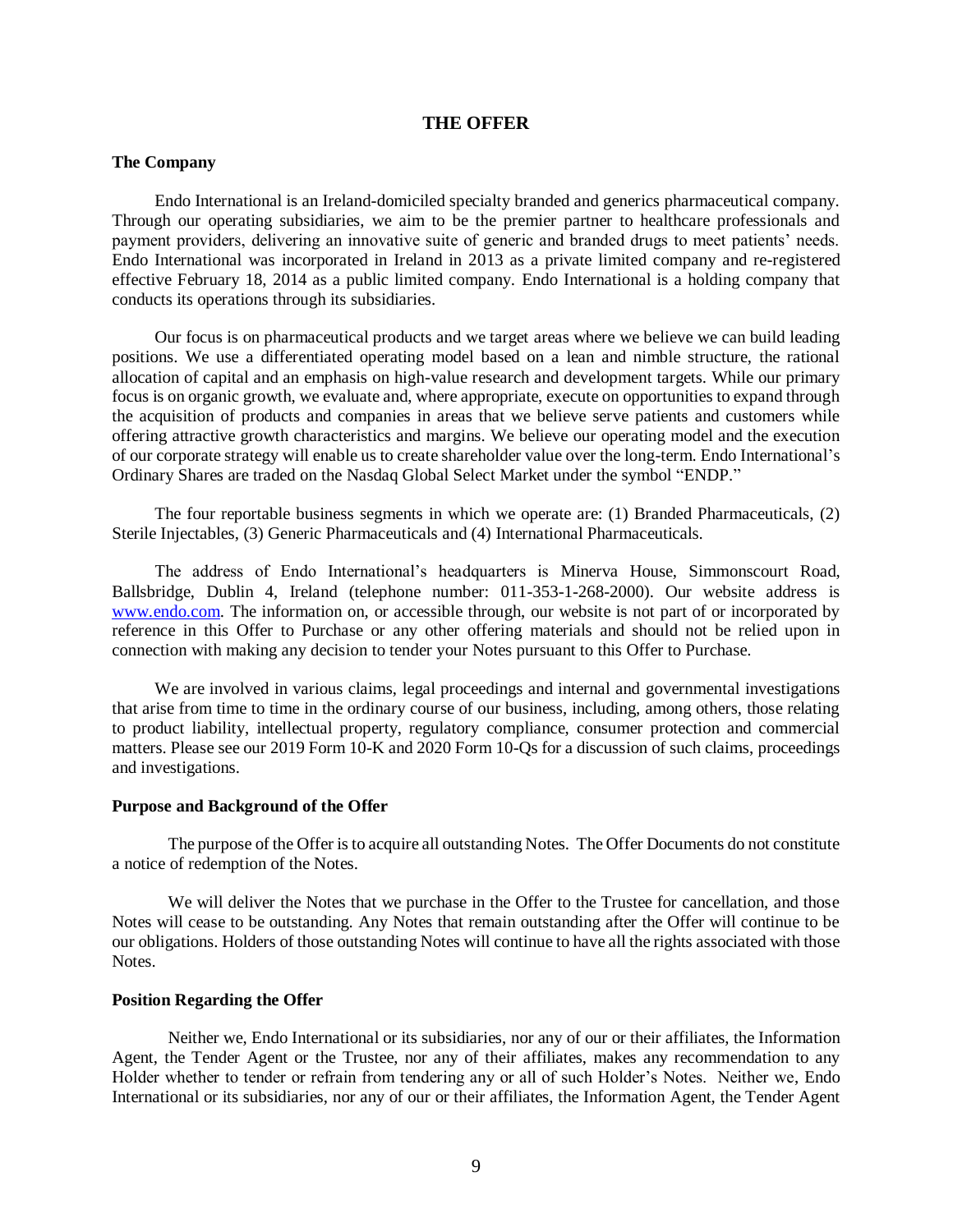or the Trustee, nor any of their affiliates, has authorized any person to make any such recommendation. Holders are urged to evaluate carefully all information in the Offer Documents, consult their investment and tax advisors and make their own decisions about whether to tender Notes, and, if they wish to tender Notes, the principal amount of Notes to tender.

## **Financing of the Offer**

The total amount of funds required to purchase all of the Notes sought in the Offer and to pay all Accrued Interest, if any, is expected to be approximately \$174.6 million, assuming all of the Notes are validly tendered and not withdrawn at or before the Expiration Time and that payment for all validly tendered Notes accepted for purchase is made on August 26, 2020. We intend to fund the consummation of the Offer and pay fees and expenses incurred in connection with the foregoing with cash on hand or other sources of liquidity.

## **Principal Terms of the Offer**

We are hereby offering, upon the terms and subject to the conditions set forth in this Offer to Purchase, to purchase for cash any and all of the outstanding Notes that are validly tendered (and not validly withdrawn) at or before the Expiration Time for the consideration described below. Holders who validly tender their Notes at or before the Expiration Time and who do not withdraw their Notes at or before the Expiration Time will be eligible to receive the Tender Offer Consideration of \$950 for each \$1,000 principal amount of Notes accepted for purchase pursuant to the Offer. In addition to the Tender Offer Consideration, Holders whose Notes are accepted for purchase in the Offer will, on the Payment Date, receive the Accrued Interest, if any, for Notes purchased in the Offer.

We will accept tenders of Notes in minimum denominations of \$2,000 and integral multiples of \$1,000 in excess thereof. No alternative, conditional or contingent tenders will be accepted.

#### **Expiration Time; Extensions, Amendments and Termination**

The Offer will expire at 5:00 p.m., New York City time, on August 21, 2020, unless extended or earlier terminated. We reserve the right to extend the Expiration Time as we may determine, in our sole discretion, from time to time, by giving written or oral notice to the Tender Agent and by making a public announcement in the manner described under "—Announcements" below. During any extension of the Offer, all Notes previously tendered will remain subject to the Offer unless validly withdrawn at or prior to the Expiration Time.

We reserve the right, subject to applicable law, to:

- waive any and all conditions to the Offer;
- terminate or withdraw the Offer;
- extend the Expiration Time; or
- otherwise amend the Offer in any respect.

If the Offer is terminated, any Notes previously tendered pursuant to the Offer will be returned promptly to tendering Holders. We reserve the right, subject to applicable law, to (1) accept for purchase and pay for all Notes validly tendered at or before the Expiration Time and to keep the Offer open or extend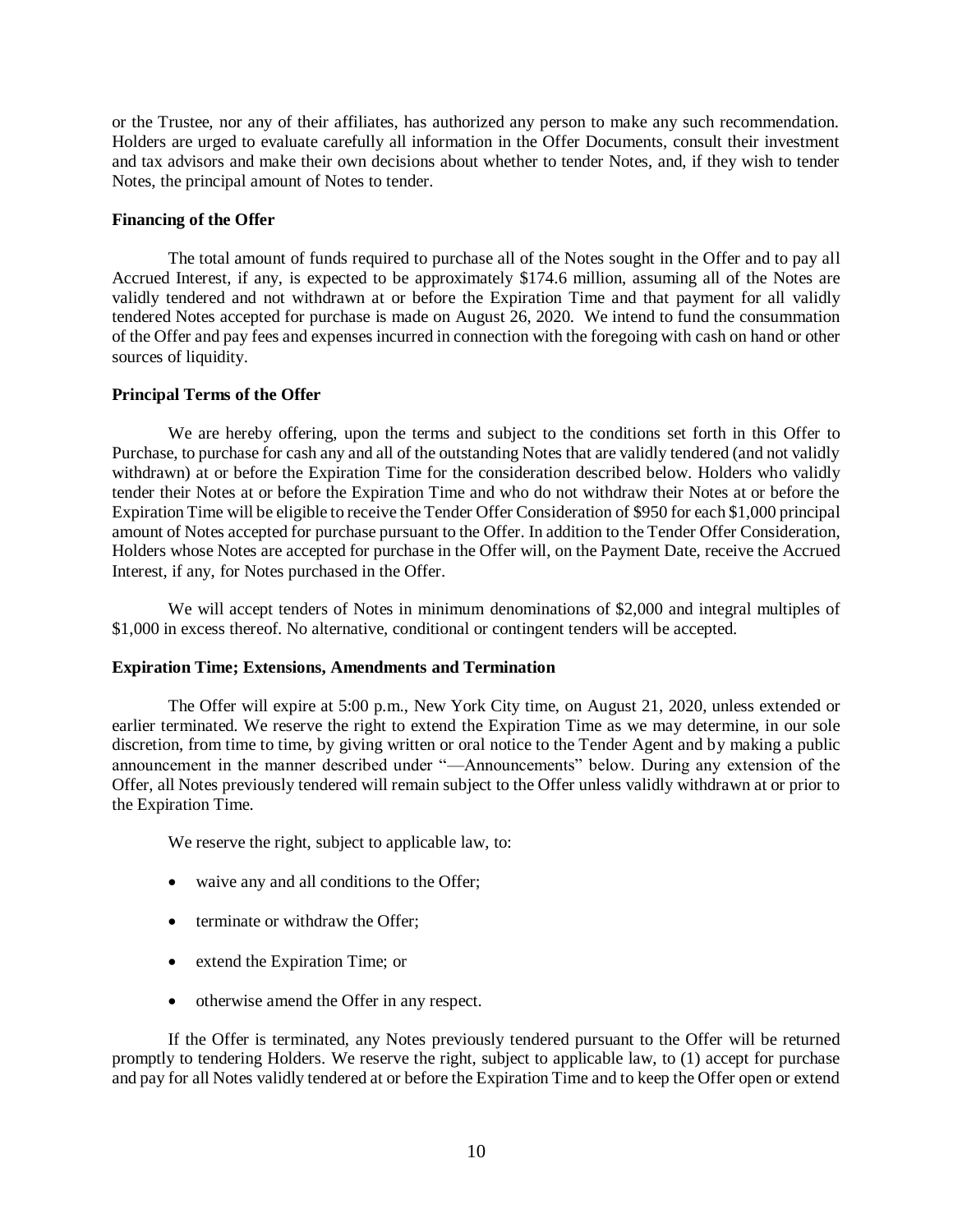the Expiration Time and (2) waive any and all conditions to the Offer for Notes tendered at or before the Expiration Time.

Any extension, amendment or termination will be followed as promptly as practicable by a public announcement of the extension, amendment or termination in the manner described in "—Announcements" below, which announcement in the case of an extension of the Expiration Time will be made no later than 9:00 a.m. New York City time on the business day after the previously scheduled Expiration Time.

Any waiver or amendment to the Offer will apply to all Notes tendered pursuant thereto, regardless of when or in what order those Notes were tendered.

#### **Announcements**

If we are required to make an announcement relating to an extension of the Expiration Time and/or the Payment Date, to a waiver, amendment or termination of the Offer, or to our acceptance for payment of the Notes, we will do so as promptly as practicable, and in the case of an extension of the Expiration Time, no later than 9:00 a.m., New York City time, on the business day after the previously scheduled Expiration Time. Unless otherwise specified in this Offer to Purchase or required by applicable law, announcements will be published by means of a news release to a U.S. nationally recognized press service and filed with the SEC.

#### **Conditions to the Offer**

Notwithstanding any other provision of the Offer, and in addition to, and not in limitation of, our rights to extend or amend the Offer, the closing of the Offer is subject to the satisfaction of the General Conditions.

The "General Conditions" with respect to the Offer will not be considered satisfied if any of the following conditions occurs (and, to the extent any such condition has occurred, has not been waived by us):

- there has been threatened or instituted or there is pending any action, suit or proceeding (or there shall have been any material adverse development in any action, suit or proceeding currently instituted, threatened or pending) by any government or governmental, regulatory or administrative agency, authority or tribunal or by any other person, domestic, foreign or supranational, before any court, authority, agency or other tribunal that directly or indirectly:
	- o challenges or seeks to make illegal, or to delay or otherwise directly or indirectly to restrain, prohibit or otherwise affect the making of the Offer, the acceptance for purchase of, or payment for, some or all of the Notes pursuant to the Offer or otherwise relates in any manner to the Offer; or
	- o in our reasonable judgment, could materially and adversely affect our or Endo International's business, condition (financial or otherwise), assets, income, operations or prospects, or otherwise materially impair in any way the contemplated future conduct of our or Endo International's business;
- there has occurred any of the following:
	- o any general suspension of trading in, or limitation on prices for, securities on any United States national securities exchange or in the over-the-counter market;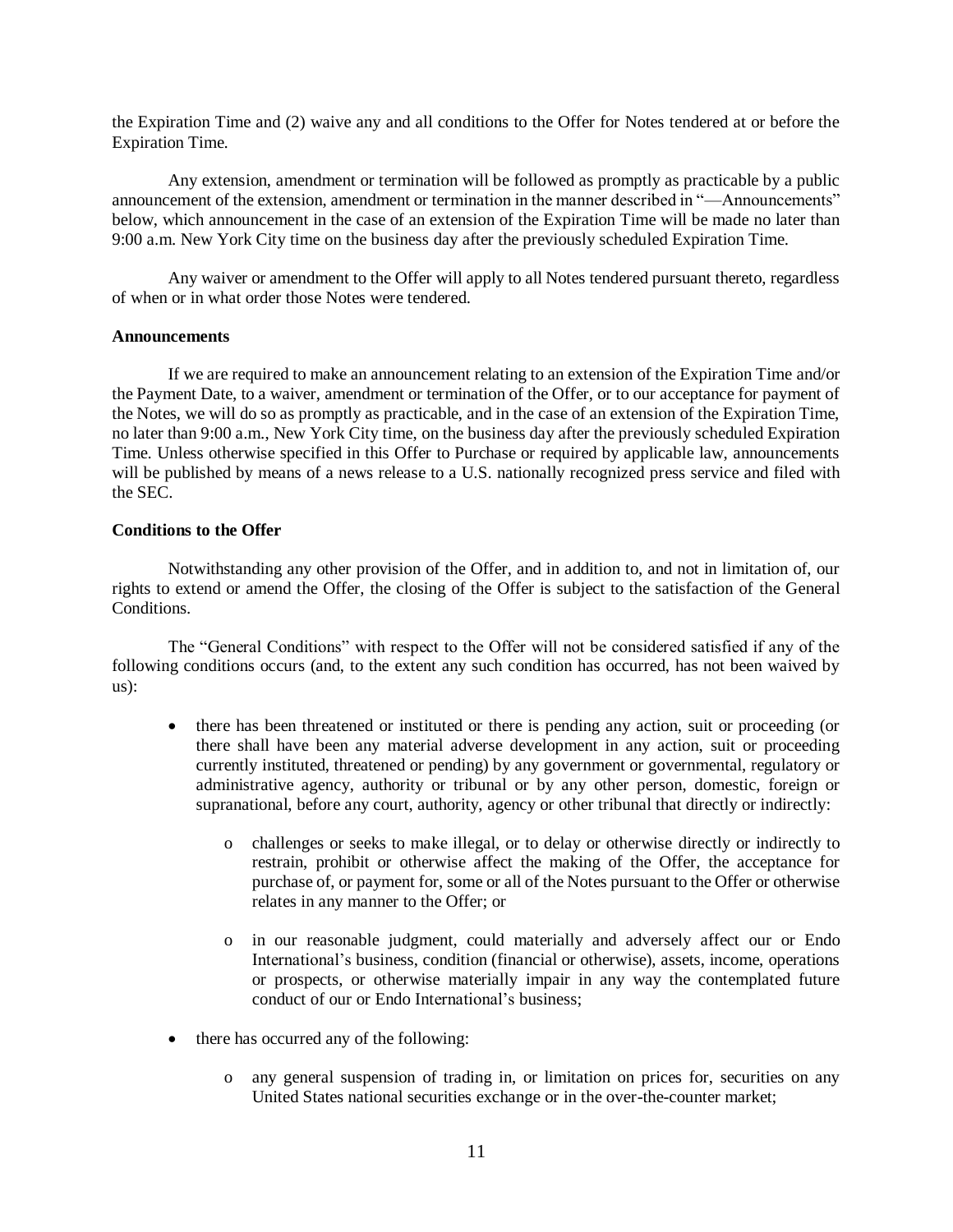- o the declaration of a banking moratorium or any suspension of payments in respect of banks in the United States, whether or not mandatory;
- o the commencement or escalation of a war, armed hostilities or other international or national calamity, including, but not limited to, an act of terrorism or escalation of any pandemic or similar global health crisis, directly or indirectly involving the United States:
- o any limitation, whether or not mandatory, by any governmental, regulatory or administrative agency or authority on, or any event that, in our reasonable judgment, could materially affect, the extension of credit by banks or other lending institutions in the United States;
- o any significant adverse change in the price of the Notes, a material impairment in the trading market for debt securities, any significant increase in the interest rate, distribution rate or other significant change in the terms for debt security offerings in the United States, or any changes in the general political, market, economic or financial conditions in the United States or abroad that could have, in our reasonable judgment, a material adverse effect on the business, condition (financial or otherwise), assets, income, operations or prospects of us or Endo International and its subsidiaries, taken as a whole, or on the trading in the Notes, or on the benefits of the Offer to us; in the case of any of the foregoing existing at the time of commencement of the Offer, or in our reasonable judgment, a material acceleration or worsening thereof; or
- o any change or changes, or threatened change or changes, in our or Endo International's business, condition (financial or otherwise), assets, income, operations, prospects or share ownership that, in our reasonable judgment, has or will have a material adverse effect on us or Endo International and its subsidiaries, taken as a whole, or on the benefits of the Offer to us.

The foregoing conditions are for our sole benefit and may be asserted by us regardless of the circumstances giving rise to any such conditions, including any action or inaction by us. Our failure at any time to assert any of the foregoing conditions will not be considered a waiver of our right to assert such conditions, and our right to assert a condition is an ongoing right which we may assert at any time and from time to time. Our determination concerning any of the events described above will be final and binding absent a finding to the contrary by a court of competent jurisdiction. We reserve the right, subject to applicable law, in our sole discretion, to waive any of the conditions, in whole or in part, at any time and from time to time.

#### **Acceptance of Notes for Purchase; Payment for Notes**

We expect the Acceptance Date to be promptly after the Expiration Time, so long as the conditions to the Offer have been satisfied or waived by such time. Upon the terms and subject to the conditions of the Offer, we will pay for Notes validly tendered pursuant to the Offer at or before the Expiration Time on the Payment Date, which is expected to occur three business days following the Expiration Time.

We reserve the right, in our sole discretion:

• to delay acceptance for purchase of Notes validly tendered under the Offer or payment for Notes accepted for purchase, subject to Rule 14e-1 under the Exchange Act, which requires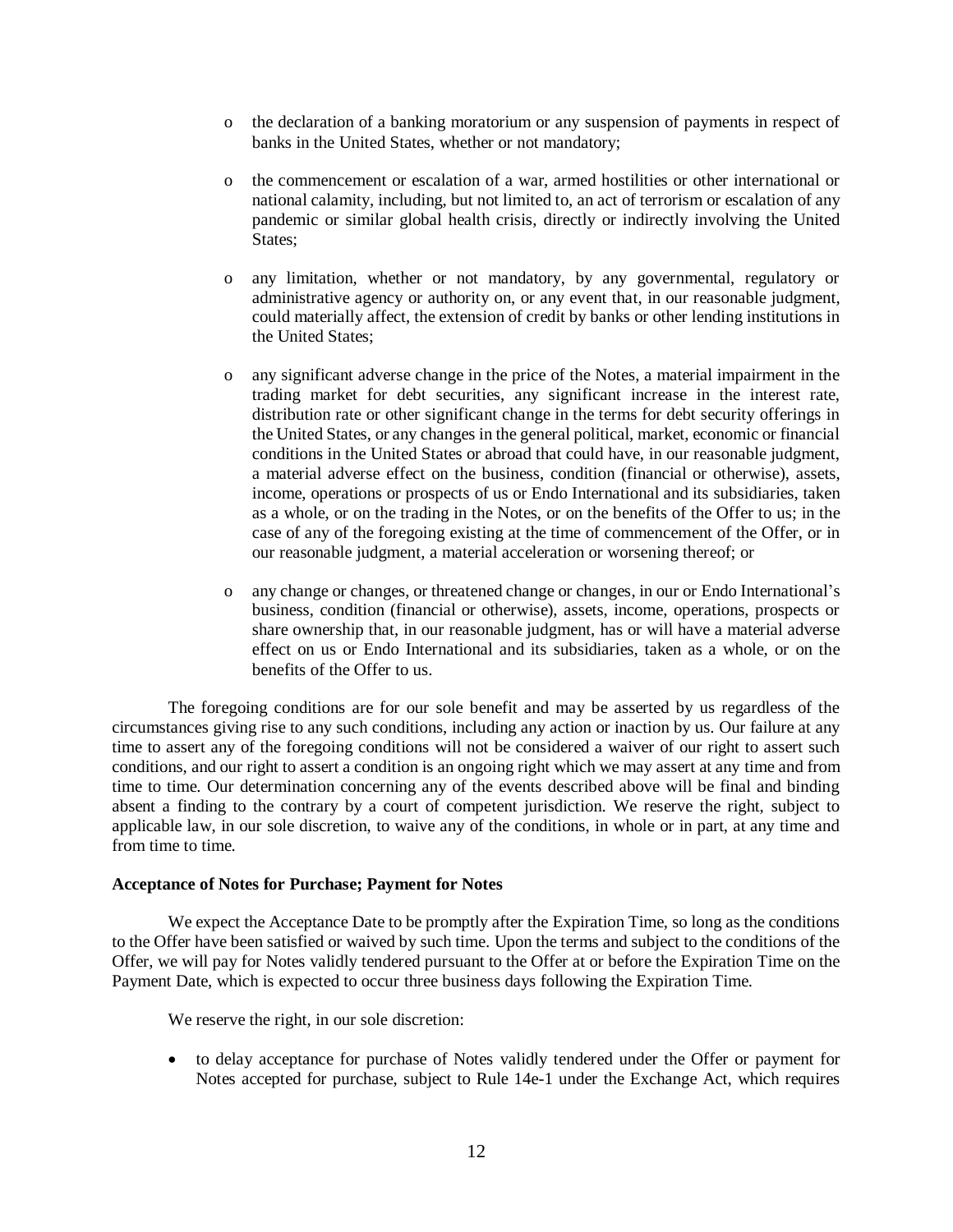that we pay the consideration offered or return the Notes deposited by or on behalf of the Holders promptly after the termination or withdrawal of the Offer; and

• to terminate or withdraw the Offer at any time and not accept for purchase any Notes.

In all cases, payment for Notes accepted for purchase pursuant to the Offer will be made only after timely receipt by the Tender Agent of:

- (1) confirmation of a book-entry transfer of the Notes into the Tender Agent's account at DTC pursuant to the procedures set forth under "—Procedures for Tendering Notes"; and
- (2) a properly transmitted Agent's Message (as defined under "—Procedures for Tendering Notes—Book-Entry Delivery Procedures").

For purposes of the Offer, we will be considered to have accepted for purchase validly tendered Notes, or defectively tendered Notes as to which we have waived the defects, if, as and when we give oral notice promptly confirmed in writing or written notice of acceptance of such Notes to the Tender Agent. Upon the terms and subject to the conditions of the Offer, payment for Notes accepted for purchase in the Offer will be made by us by deposit with the Tender Agent (or upon its instructions, DTC), which will act as agent for the tendering Holders for the purpose of receiving the Tender Offer Consideration and transmitting such monies to the appropriate Holders.

If, for any reason, acceptance for purchase or payment of Notes validly tendered pursuant to the Offer is delayed or we are unable to accept for purchase or pay for validly tendered Notes pursuant to the Offer, then, without prejudice to our rights under "—Expiration Time; Extensions, Amendments and Termination" and "—Conditions to the Offer" above and "—Withdrawal of Tenders" below, but subject to Rule 14e-1 under the Exchange Act, the Tender Agent may, nevertheless, on our behalf, retain tendered Notes, and such Notes may not be withdrawn.

If any validly tendered Notes are not accepted for purchase for any reason pursuant to the Offer, such Notes will be credited to the account maintained at DTC from which such Notes were delivered promptly following the date on which Notes are accepted for purchase and the date of termination of the Offer.

Holders that validly tender Notes that are accepted for purchase pursuant to the Offer will be entitled to accrued and unpaid interest on such Notes to, but not including, the Payment Date. No additional interest will be payable because of any delay by the Tender Agent or DTC or any other person in the transmission of funds to Holders or any delay in the Guaranteed Delivery procedures or otherwise.

Holders that tender Notes purchased in the Offer will not be obligated to pay transfer taxes with respect to the purchase of such Notes.

#### **Procedures for Tendering Notes**

#### *General*

For a Holder to be eligible to receive the Tender Offer Consideration, the Holder must validly tender its Notes pursuant to the Offer at or before the Expiration Time and not withdraw those Notes, or deliver a properly completed and duly executed Notice of Guaranteed Delivery, substantially in the form attached as Appendix A hereto, at or before the Expiration Time.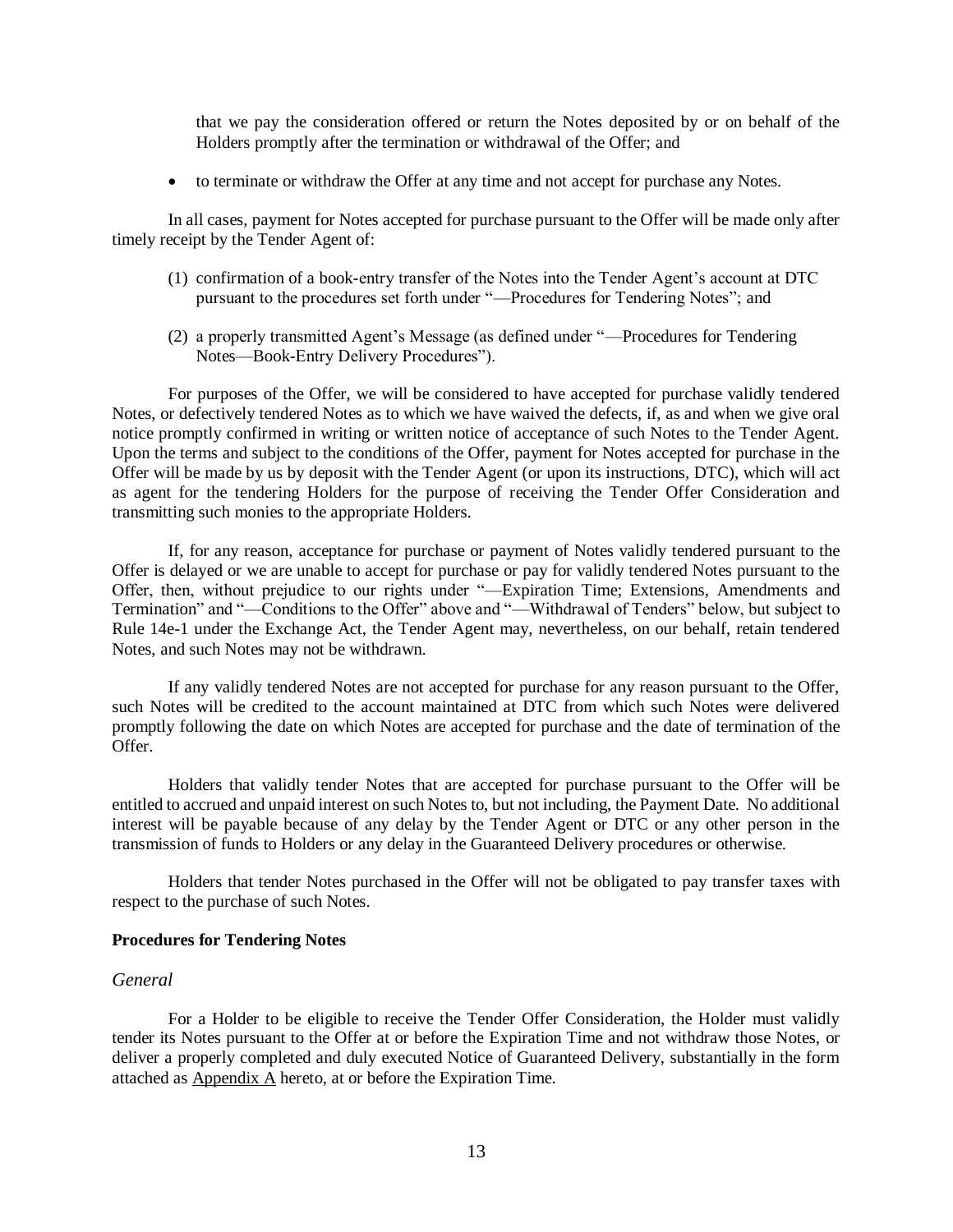The method of delivery of Notes or Notices of Guaranteed Delivery, any required signature guarantees and all other required documents, including delivery through DTC and any acceptance of an Agent's Message transmitted through ATOP, is at the election and risk of the person tendering Notes, transmitting an Agent's Message or Notice of Guaranteed Delivery, and delivery will be considered made only when actually received by the Tender Agent. If delivery is by mail, we suggest that the Holder use properly insured, registered mail with return receipt requested, and that the mailing be made sufficiently in advance of the Expiration Time to permit timely delivery to the Tender Agent. Tenders of Notes pursuant to the Offer will be accepted only in principal amounts equal to \$2,000 and integral multiples of \$1,000 in excess thereof.

#### *Tender of Notes, Binding Agreement*

The tender of Notes by a Holder, pursuant to the procedures set forth below, and the subsequent acceptance of that tender by us, will constitute a binding agreement between that Holder and us in accordance with the terms and subject to the conditions set forth in this Offer to Purchase, which agreement will be governed by, and construed in accordance with, the laws of the State of New York.

## *Tender of Notes Held Through a Custodian*

Any beneficial owner whose Notes are registered in the name of a broker, dealer, commercial bank, trust company or other nominee and who wishes to tender Notes should contact such broker, dealer, commercial bank, trust company or other nominee promptly and instruct such broker, dealer, commercial bank, trust company or other nominee to tender Notes on such beneficial owner's behalf.

**Beneficial owners should be aware that their broker, dealer, commercial bank, trust company or other nominee may establish its own earlier deadline for participation in the Offer. Accordingly, beneficial owners wishing to participate in the Offer should contact their broker, dealer, commercial bank, trust company or other nominee as soon as possible in order to determine the time by which they must take action in order to participate.**

#### *Tender of Notes Held Through DTC*

To validly tender Notes that are held through DTC, DTC participants should electronically transmit their acceptance through ATOP (and thereby tender Notes), for which the Offer will be eligible. Upon receipt of such Holder's acceptance through ATOP, DTC will edit and verify the acceptance and send an Agent's Message to the Tender Agent for its acceptance. Delivery of tendered Notes held through DTC must be made to the Tender Agent pursuant to the book-entry delivery procedures set forth below.

Except as provided below, unless the Notes being tendered pursuant to the Offer are deposited with the Tender Agent at or before the Expiration Time (accompanied by a properly transmitted Agent's Message, and all other required documents), we may, at our option, reject such tender.

**If you desire to tender your Notes or use the guaranteed delivery procedures prior to or on the Expiration Time through ATOP, you should note that you must allow sufficient time for completion of the ATOP procedures during the normal business hours of DTC on such date.**

#### *Book-Entry Delivery Procedures*

The Tender Agent will establish an account with respect to the Notes at DTC for purposes of the Offer within one business day after the date of this Offer to Purchase, and any financial institution that is a participant in DTC may make book-entry delivery of the Notes by causing DTC to transfer such Notes into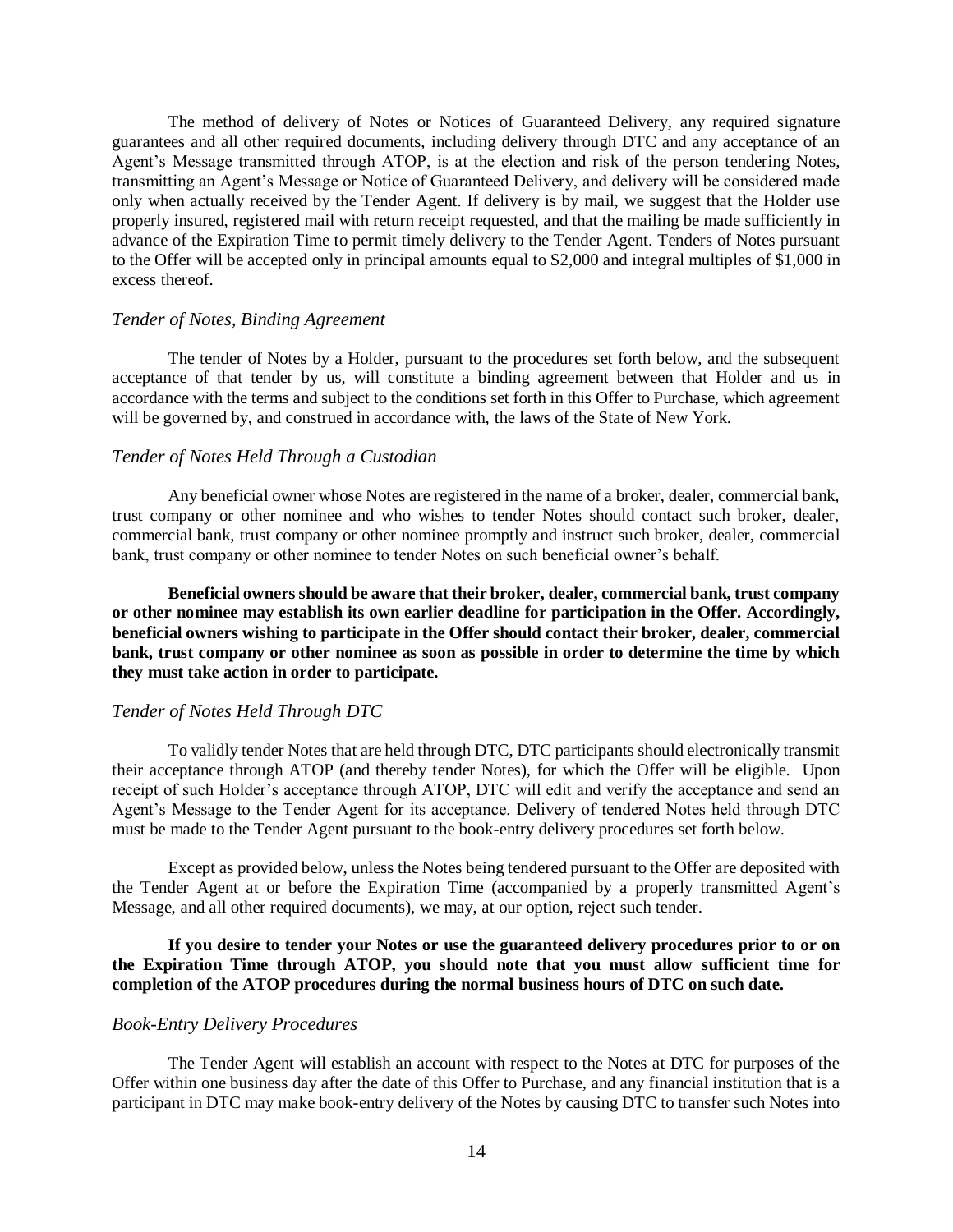the Tender Agent's account in accordance with DTC's procedures for such transfer. However, although delivery of Notes may be effected through book-entry transfer into the Tender Agent's account at DTC, an Agent's Message, and all other required documents, must, in any case, be transmitted to, and received by, the Tender Agent at its address set forth on the back cover of this Offer to Purchase, at or before the Expiration Time in order for a Holder to be eligible to receive the Tender Offer Consideration with respect to such Notes. Delivery of documents to DTC does not constitute delivery to the Tender Agent. The confirmation of a book-entry transfer into the Tender Agent's account at DTC, as described above, is referred to in this Offer to Purchase as a "Book-Entry Confirmation."

The term "Agent's Message" means a message transmitted by DTC to, and received by, the Tender Agent and forming a part of the Book-Entry Confirmation, which states that DTC has received an express acknowledgment from the DTC participant tendering the Notes that the DTC participant has received the Offer to Purchase and the Notice of Guaranteed Delivery, that the DTC participant agrees to be bound by the terms of the Offer to Purchase and the Notice of Guaranteed Delivery and that we may enforce that agreement against the DTC participant.

## **Holders wishing to tender Notes must allow sufficient time for completion of the ATOP procedures during the normal business hours of DTC.**

## *Representations, Warranties and Undertakings*

By tendering its Notes through the submission of an electronic acceptance instruction in accordance with the requirements of ATOP, each Holder will be deemed to represent, warrant and undertake the following:

(1) Such Holder irrevocably constitutes and appoints the Tender Agent as such Holder's true and lawful agent and attorney-in-fact (with full knowledge that the Tender Agent also acts as our agent) with respect to such Notes, with full powers of substitution and revocation (such power of attorney being deemed to be an irrevocable power coupled with an interest) to (i) present such Notes and all evidences of transfer and authenticity to, or transfer ownership of, such Notes on the account books maintained by DTC to, or upon the order of, the Issuer, (ii) present such Notes for transfer of ownership on the books of the Issuer, and (iii) receive all benefits and otherwise exercise all rights of beneficial ownership of such Notes, all in accordance with the terms and conditions of the Offer.

(2) Such Holder understands that tenders of Notes may be withdrawn by written notice of withdrawal received by the Tender Agent at any time at or prior to the Expiration Time. In the event of a termination of the Offer, the Notes tendered pursuant to the Offer will be credited to the account maintained at DTC from which such Notes were delivered.

(3) Such Holder understands that tenders of Notes pursuant to any of the procedures described in this Offer to Purchase and acceptance of such Notes by the Issuer will constitute a binding agreement between Holders and the Issuer upon the terms and subject to the conditions of the Offer. For purposes of the Offer, such Holder understands that validly tendered Notes (or defectively tendered Notes with respect to which the Issuer has waived or caused to be waived such defect) will be deemed to have been accepted by the Issuer if, as and when the Issuer give written notice thereof to the Tender Agent.

(4) Such Holder has full power and authority to tender, sell, assign and transfer the Notes tendered hereby and that when such tendered Notes are accepted for purchase and payment by the Issuer, the Issuer will acquire good title thereto, free and clear of all liens, restrictions, charges and encumbrances and not subject to any adverse claim or right and together with all rights attached thereto. Such Holder will, upon request, execute and deliver any additional documents deemed by the Tender Agent, the Trustee or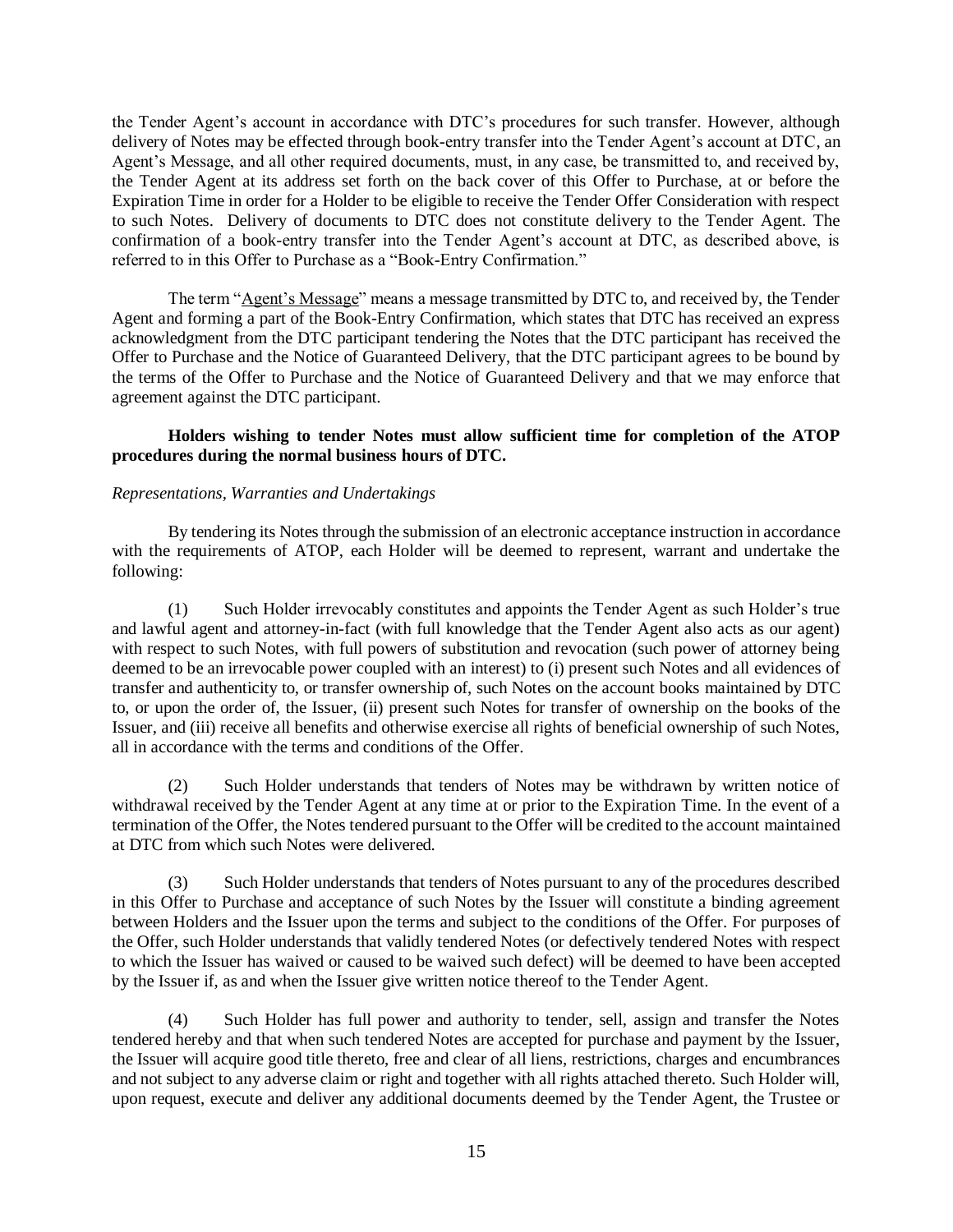the Issuer to be necessary or desirable to complete the sale, assignment transfer and cancellation of the Notes tendered hereby or to evidence such power and authority.

(5) Such Holder understands that tender of the Notes pursuant to the procedures described in "—Procedures for Tendering Notes" of this Offer to Purchase constitutes such Holder's acceptance of the terms and conditions of the Offer. The Issuer's acceptance for payment of Notes tendered pursuant to the Offer will constitute a binding agreement between such tendering Holder and the Issuer upon the terms and subject to the conditions of the Offer.

(6) Such Holder has read and agreed to all of the terms of the Offer. All authority conferred or agreed to be conferred shall not be affected by, and shall survive, the death or incapacity of the Holder, and any obligation of the Holder hereunder shall be binding upon the heirs, executors, administrators, trustees in bankruptcy, personal and legal representatives, successors and assigns of the Holder.

(7) Such Holder acknowledges that on submitting the required electronic instructions to DTC, the Holder is deemed to agree that the relevant Notes will be blocked in the relevant clearing system with effect from the date the relevant tender of Notes is made until the earlier of (i) the time of settlement on the Payment Date or Guaranteed Delivery Payment Date, as applicable, and (ii) the date on which the tender for the Notes is terminated by the Issuer or on which such tender of such Notes is validly withdrawn, in each case in accordance with the terms of this Offer to Purchase.

(8) Such Holder hereby requests that any Notes representing principal amounts not accepted for purchase be released in accordance with DTC procedures.

(9) Such Holder understands that, subject to the terms and conditions of the Offer, the Issuer will pay the Tender Offer Consideration and the Accrued Interest up to, but not including, the Payment Date for those Notes that are accepted and that were validly tendered and not validly withdrawn at or prior to the Expiration Time.

(10) Such Holder recognizes that under certain circumstances set forth in this Offer to Purchase, the Issuer may terminate or amend the Offer or may postpone the acceptance for payment of, or the payment for, Notes tendered or may not be required to purchase any of the Notes tendered hereby.

(11) Such Holder understands that the delivery and surrender of any Notes is not effective, and the risk of loss of the Notes does not pass to the Tender Agent, until receipt by the Tender Agent of an Agent's Message properly completed and duly executed, together with all accompanying evidences of authority and any other required documents in form satisfactory to the Issuer. All questions as to form of all documents and the validity (including time of receipt) and acceptance of tenders and withdrawals of Notes will be determined by the Issuer, in its sole discretion, which determination shall be final and binding.

(12) Such Holder has observed the laws of all relevant jurisdictions, obtained all requisite governmental, exchange control or other required consents, complied with all requisite formalities and paid any issue, transfer or other taxes or requisite payments due from such Holder in each respect in connection with any offer or acceptance, in any jurisdiction and that such Holder has not taken or omitted to take any action in breach of the terms of the Offer or which will or may result in the Issuer or any other person acting in breach of the legal or regulatory requirements of any such jurisdiction in connection with the Offer or tender of Notes in connection therewith.

(13) Such Holder is not from or located in any jurisdiction where the making or acceptance of the Offer does not comply with the laws of that jurisdiction. If a Holder that wishes to tender its Notes is unable to provide the representations, warranties and undertakings.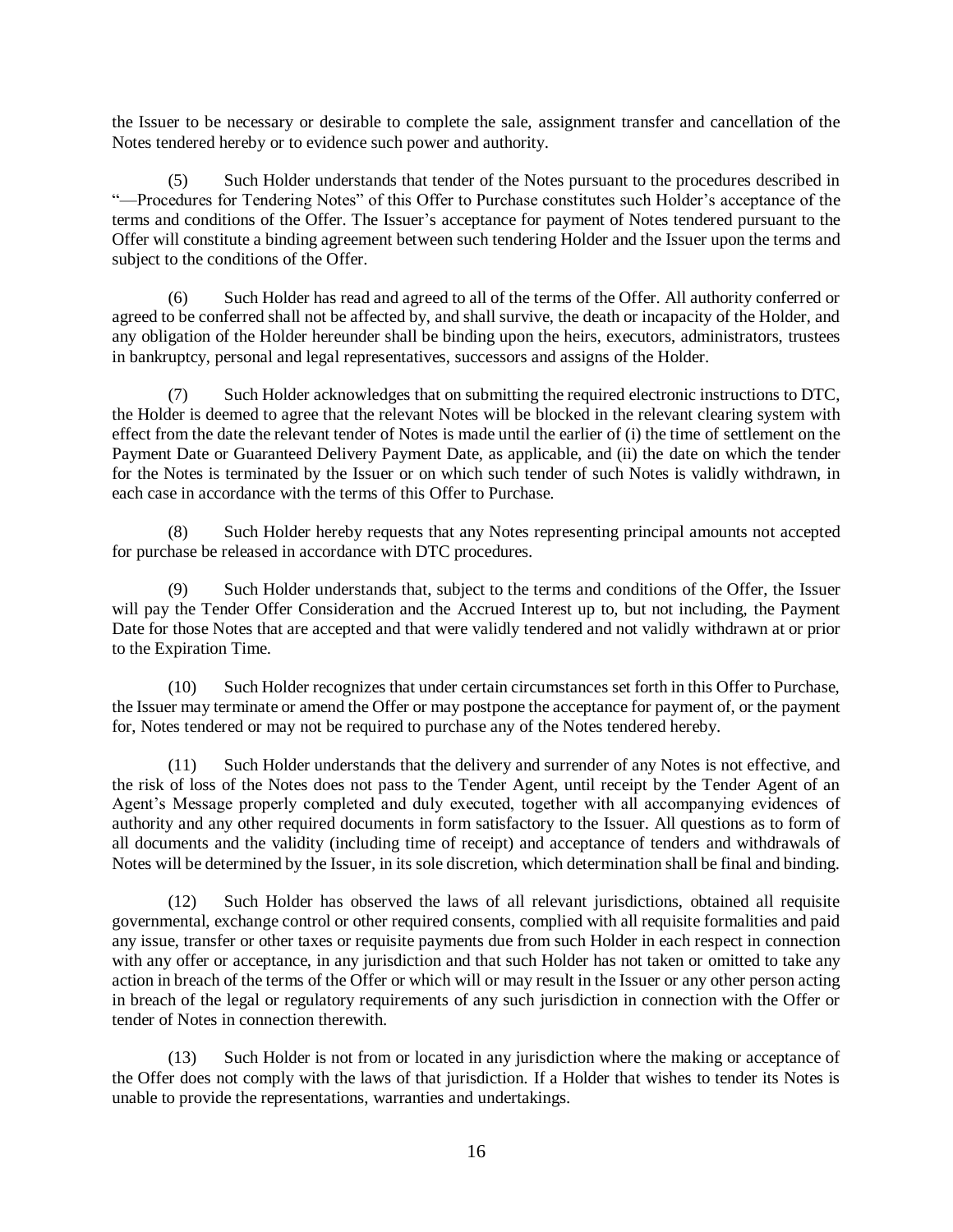(14) Such Holder acknowledges that none of the Issuer, the Information Agent, the Tender Agent, the Trustee, or any of their affiliates has provided any tax advice and such Holder has made its own decision with regard to tendering Notes, based on any legal, tax or financial advice that it has deemed necessary to seek.

If a Holder that wishes to tender its Notes is unable to provide the representations, warranties and undertakings set forth above, such Holder should contact the Tender Agent immediately.

# *Guaranteed Delivery*

If you desire to tender Notes in the Offer and the procedures for book-entry transfer cannot be completed on a timely basis before the Expiration Time, your tender may still be effected if all of the following conditions are met:

- the tender is made by or through DTC;
- a properly completed and duly executed Notice of Guaranteed Delivery, substantially in the form provided by us, attached as Appendix A hereto, is received by the Tender Agent, as provided below, before the Expiration Time; and
- a book-entry confirmation, together with an agent's message, are received by the Tender Agent within two trading days after the date of execution of the Notice of Guaranteed Delivery.

The Notice of Guaranteed Delivery may be transmitted in accordance with the usual procedures of DTC and the Tender Agent; provided, however, that if the notice is sent by DTC through electronic means, it must state that DTC has received an express acknowledgment from the Holder on whose behalf the notice is given that the Holder has received and agrees to become bound by the form of the notice to the Tender Agent. If the ATOP procedures are used, the DTC participant need not complete and physically deliver the Notice of Guaranteed Delivery. However, the DTC participant will be bound by the terms of the Offer.

Since the ATOP procedures are used, the DTC participant need not complete and physically deliver the Notice of Guaranteed Delivery. However, the DTC participant will be bound by the terms of the Offer.

Guaranteed deliveries may be submitted only in authorized denominations.

Payment for Notes tendered by guaranteed delivery procedures will take place on the Payment Date, which is expected to be August 26, 2020 (or if the Expiration Time is extended, three business days following the Expiration Time).

## **Foreign holders that want to tender using a guaranteed delivery process should contact their brokers, the Issuer or the Tender Agent.**

FOR THE AVOIDANCE OF DOUBT, THE DELIVERY OF SUCH NOTES TENDERED BY GUARANTEED DELIVERY PROCEDURES MUST BE MADE NO LATER THAN 5:00 P.M., NEW YORK CITY TIME, ON THE NOTICE OF GUARANTEED DELIVERY DATE; PROVIDED, THAT ACCRUED INTEREST WILL CEASE TO ACCRUE ON THE PAYMENT DATE FOR ALL NOTES ACCEPTED IN THE OFFER, INCLUDING THOSE TENDERED BY THE GUARANTEED DELIVERY PROCEDURES SET FORTH ABOVE, AND UNDER NO CIRCUMSTANCES WILL WE PAY ADDITIONAL INTEREST ON THE TENDER OFFER CONSIDERATION AFTER THE PAYMENT DATE BY REASON OF ANY DELAY IN THE GUARANTEED DELIVERY PROCEDURES.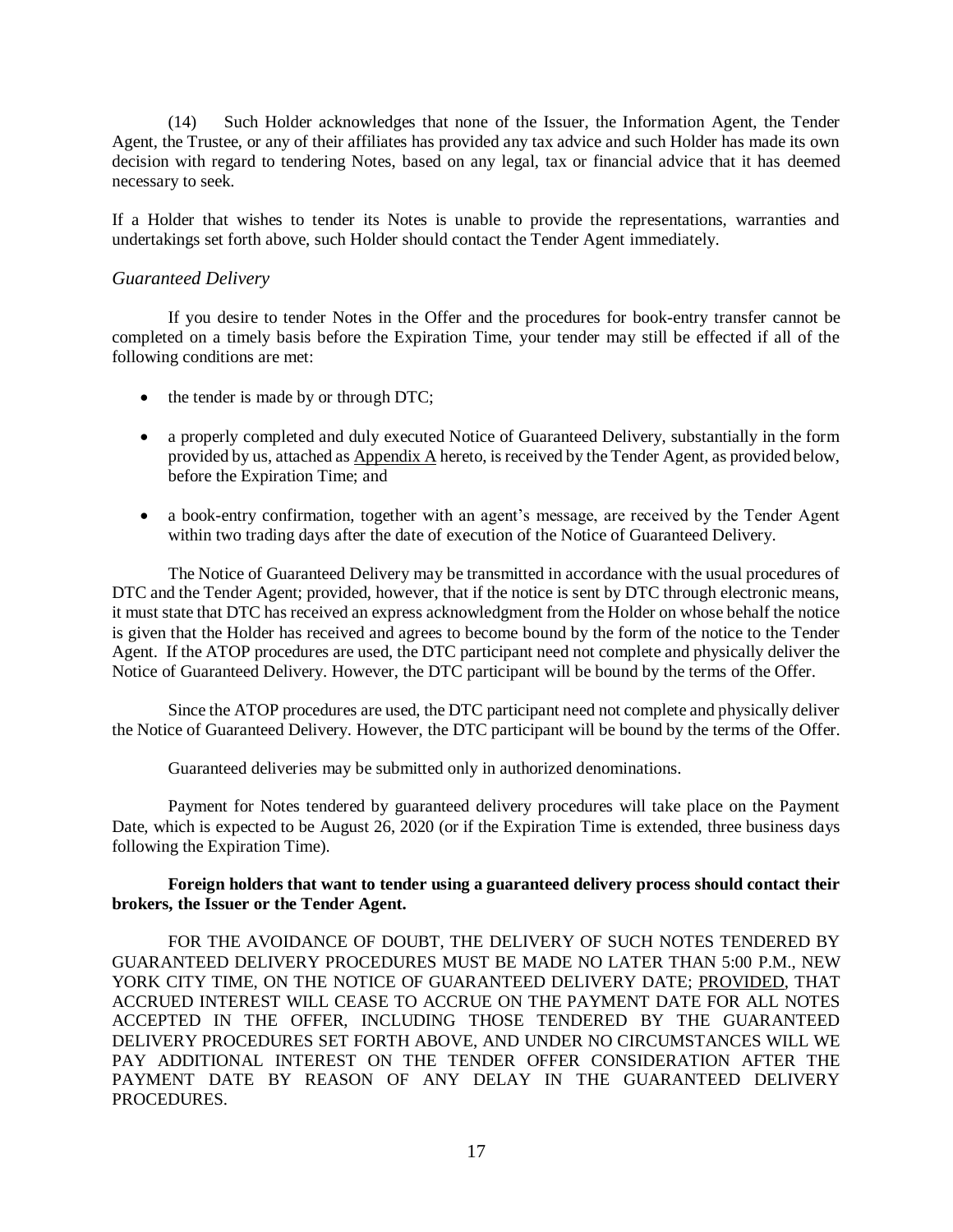## *No Letter of Transmittal*

All of the Notes are held in DTC and, accordingly, no letter of transmittal will be used in connection with the Offer. The valid electronic transmission of acceptance through ATOP shall constitute delivery of the Notes in connection with the Offer.

#### *Other Matters*

All questions as to the form of all documents and the validity (including time of receipt) and acceptance of all tenders of Notes will be determined by us, in our sole discretion, and our determination will be final and binding absent a finding to the contrary by a court of competent jurisdiction. Conditional or contingent tenders will not be considered valid. We reserve the absolute right to reject any or all tenders of Notes determined by us not to be in proper form or if the acceptance or payment for such Notes may, in our opinion, be unlawful. We also reserve the absolute right to waive any defect, irregularity or condition of tenders to particular Notes. Our interpretations of the terms and conditions of the Offer (including the instructions in the Notice of Guaranteed Delivery) will be final and binding absent a finding to the contrary by a court of competent jurisdiction. Any defect or irregularity in connection with tenders of Notes must be cured within such time as we determine, unless waived by us. Tenders of Notes will not be considered to have been made until all defects and irregularities have been waived by us or cured. None of the Issuer, Endo International or its subsidiaries, the Information Agent, the Tender Agent, the Trustee, any of their affiliates, or any other person will be under any duty to give notice of any defects or irregularities in tenders of Notes, or will incur any liability to Holders for failure to give any such notice.

#### **Withdrawal of Tenders**

Any Notes tendered may be validly withdrawn at, or at any time before, the Expiration Time, but not thereafter, by following the procedures described herein. Tenders of Notes may not be withdrawn or revoked after the Expiration Time, unless required by applicable law.

For a withdrawal of a tender of Notes to be effective, a written or facsimile transmission of a notice of withdrawal or a Request Message (as defined below) must be received by the Tender Agent at its address set forth on the back cover of this Offer to Purchase at or before the Expiration Time.

Any notice of withdrawal must:

- (1) specify the name of the Holder of the Notes to be withdrawn;
- (2) contain the description of the Notes to be withdrawn, the number of the account at DTC from which such Notes were tendered and the name and number of the account at DTC to be credited with the Notes withdrawn and the principal amount of such Notes; and
- (3) be signed by such participant that tendered in the same manner as the participant's name is listed on the applicable Agent's Message or be accompanied by documents of transfer sufficient to have the Trustee register the transfer of the Notes into the name of the person withdrawing such Notes.

The signature(s) on the notice of withdrawal of any tendered Notes must be guaranteed by an Eligible Institution, unless the Notes have been tendered for the account of an Eligible Institution.

In lieu of submitting a written, telegraphic or facsimile transmission notice of withdrawal, DTC participants may electronically transmit a request for withdrawal to DTC. DTC will then edit the request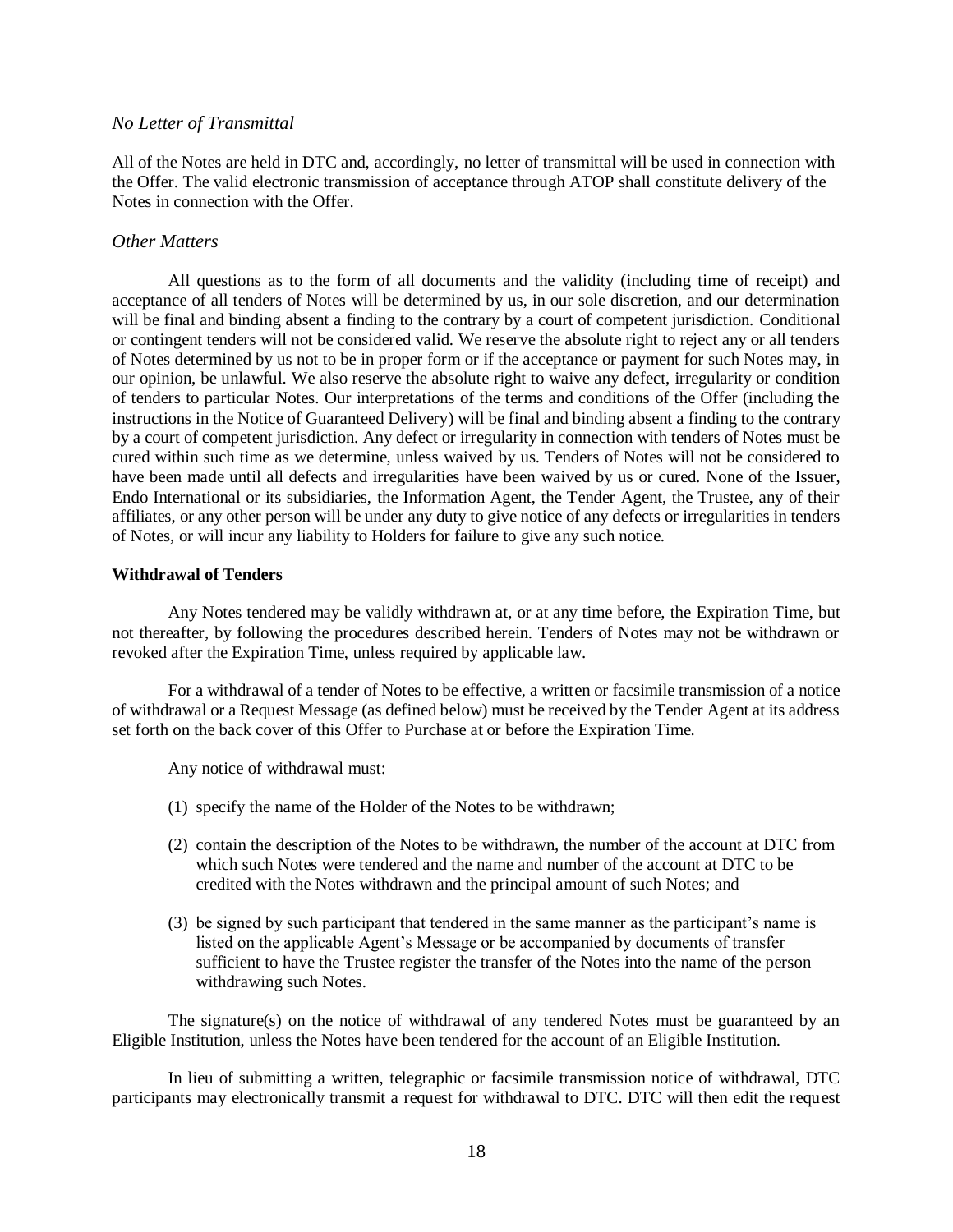and send a request message (a "Request Message") to the Tender Agent. If the Notes to be withdrawn have been delivered or otherwise identified to the Tender Agent, a Request Message or a signed notice of withdrawal will be effective immediately upon receipt of such Request Message or written or facsimile notice of withdrawal, even if physical release has not yet then been effected.

Withdrawal of Notes may only be accomplished in accordance with the foregoing procedures.

Notes validly withdrawn may thereafter be retendered at any time at or before the Expiration Time by following the procedures described under "—Procedures for Tendering Notes."

All questions as to the validity, including time of receipt and of notices of withdrawal, will be determined by us, in our sole discretion, and our determination will be final and binding absent a finding to the contrary by a court of competent jurisdiction. None of the Issuer, Endo International or its subsidiaries, the Information Agent, the Tender Agent, the Trustee, any of their affiliates or any other person will be under any duty to give notification of any defect or irregularity in any notice of withdrawal, or incur any liability for failure to give such notification. We reserve the right to contest the validity of any revocation.

Subject to applicable law, if, for any reason whatsoever, acceptance for purchase of, or payment for, any Notes validly tendered pursuant to the Offer is delayed (whether before or after our acceptance for purchase of the Notes), or we extend the Offer or are unable to accept for purchase or pay for the Notes validly tendered pursuant to the Offer, then, without prejudice to our rights set forth herein, we may instruct the Tender Agent to retain tendered Notes, and those Notes may not be withdrawn, except to the extent that you are entitled to withdrawal rights as described above.

The Notes are debt obligations of the Co-Issuers and are governed by the Indenture. No appraisal or other similar statutory rights are available to Holders in connection with the Offer.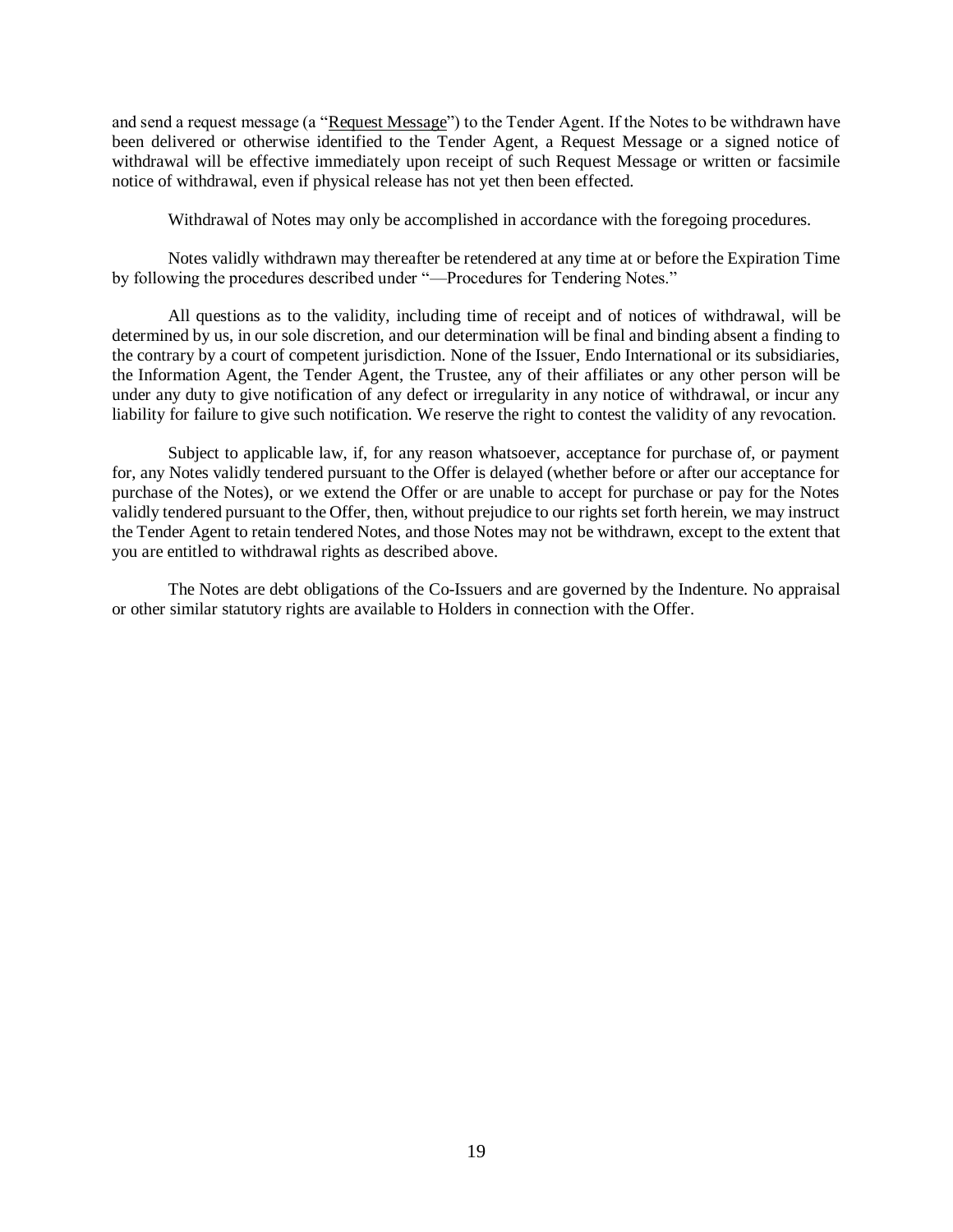## **CERTAIN U.S. FEDERAL INCOME TAX CONSIDERATIONS**

#### <span id="page-24-0"></span>**General**

The following is a general discussion of certain U.S. federal income tax considerations relating to Holders of the Notes with respect to the Offer. This discussion is for general information purposes only and does not consider all aspects of U.S. federal income taxation that may be relevant to a particular Holder in light of the Holder's individual circumstances or to certain types of Holders subject to special tax rules, including, without limitation, financial institutions, broker-dealers, insurance companies, tax-exempt entities, dealers in securities or currencies, regulated investment companies, real estate investment trusts, U.S. expatriates, traders in securities who elect to apply a mark-to-market method of accounting, persons that hold Notes as part of a "straddle," a "hedge," a "conversion transaction," or other "integrated transaction," persons that acquired Notes in connection with employment or the performance of services, U.S. Holders (as defined below) whose "functional currency" is not the U.S. dollar, persons subject to special tax accounting rules as a result of any item of gross income with respect to the Notes being taken into account in an applicable financial statement, and S corporations, partnerships and other pass-through entities (or investors in such entities). In addition, this discussion does not address state, local or foreign tax considerations with respect to the Offer, any considerations with respect to FATCA (which for this purpose means Sections 1471 through 1474 of the Internal Revenue Code of 1986, as amended (the "Code")), the Treasury regulations and administrative guidance promulgated thereunder, any intergovernmental agreement entered in connection therewith, and any non-U.S. laws, rules or directives implementing or relating to any of the foregoing), alternative minimum taxes, the Medicare tax on certain investment income, or any U.S. federal tax considerations other than U.S. federal income taxation (such as estate or gift taxes). This summary assumes that U.S. Holders have held their Notes as "capital assets" within the meaning of Section 1221 of the Code (generally, property held for investment).

This summary is based on the Code and applicable Treasury regulations, rulings, administrative pronouncements and judicial decisions in effect as of the date hereof, all of which are subject to change, perhaps retroactively, so as to result in U.S. federal income tax considerations that are different from those discussed below. We have not obtained, and do not intend to obtain, a ruling from the Internal Revenue Service ("IRS") with respect to the U.S. federal income tax considerations described herein and, as a result, there can be no assurance the IRS will not challenge one or more of the tax considerations described herein and that a court would not agree with the IRS.

For purposes of this discussion, a "U.S. Holder" is a beneficial owner of a Note that for U.S. federal income tax purposes is or is treated as: (i) an individual who is a citizen or resident of the United States; (ii) a corporation created or organized in or under the laws of the United States, any state thereof or the District of Columbia; (iii) an estate the income of which is subject to U.S. federal income taxation regardless of its source; or (iv) a trust that is subject to the primary supervision of a U.S. court and the control of one or more U.S. persons, or that has a valid election in effect under the applicable Treasury regulations to be treated as a U.S. person under the Code.

For purposes of this discussion, a "Non-U.S. Holder" is a beneficial owner of a Note that for U.S. federal income tax purposes is or is treated as an individual, a corporation, an estate or a trust that, in each case, is not a U.S. Holder.

If any entity or arrangement treated as a partnership for U.S. federal income tax purposes holds a Note, the U.S. federal income tax treatment of a partner in the partnership will generally depend upon the status of the partner and the activities of the partnership. Any partners of a partnership holding a Note are urged to consult their tax advisors regarding the U.S. federal income tax considerations to them of the Offer.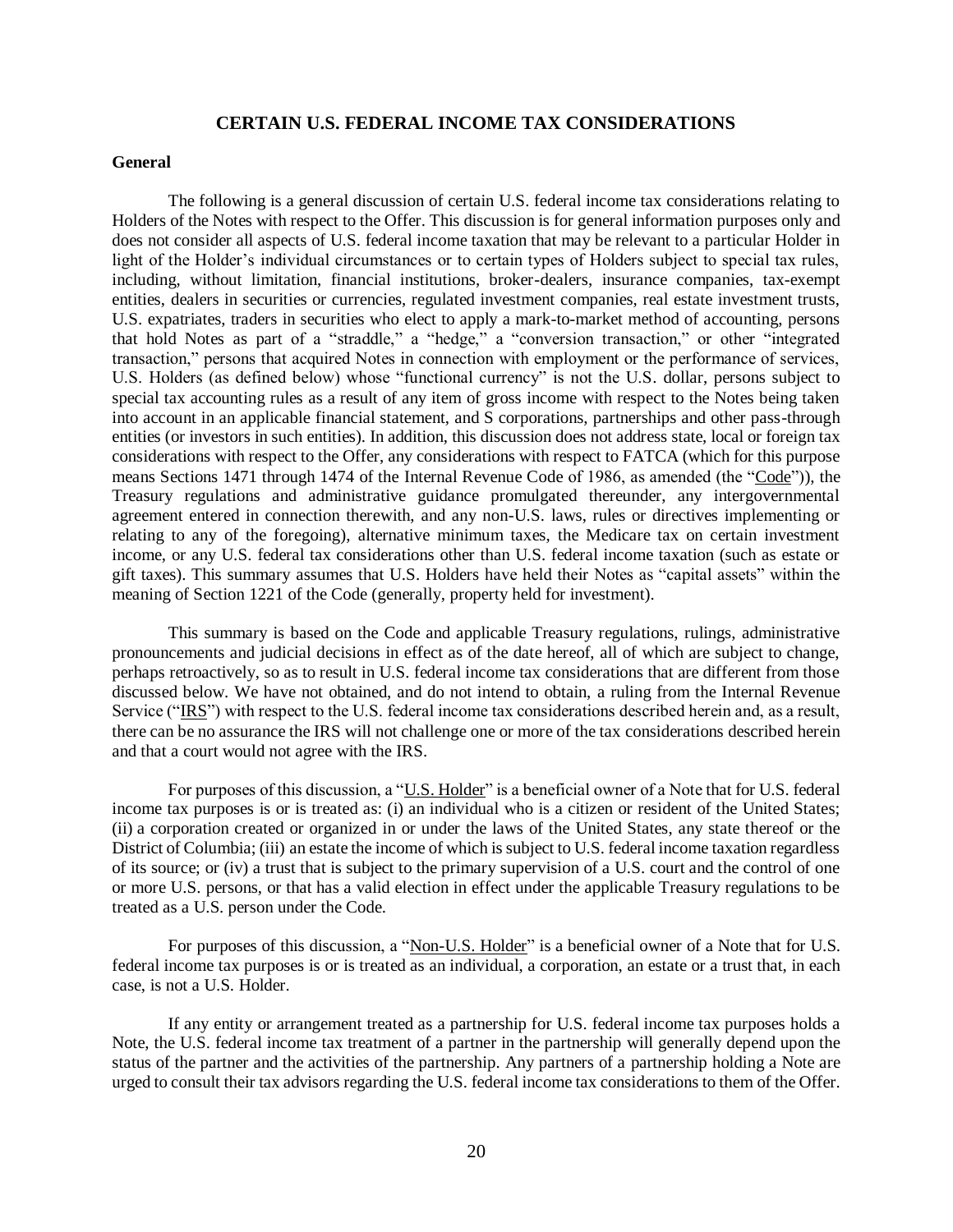#### **Tendering U.S. Holders**

*Sale of Notes Pursuant to the Offer*. The receipt of cash by a U.S. Holder in exchange for a Note pursuant to the Offer will be a taxable transaction for U.S. federal income tax purposes. A U.S. Holder tendering a Note will generally recognize gain or loss in an amount equal to the difference, if any, between (i) the amount of cash received in exchange for such Note (other than any amount attributable to accrued and unpaid interest on the Note, which will be taxable as described below under "—Tendering U.S. Holders—*Accrued Interest*") and (ii) the U.S. Holder's "adjusted tax basis" in the Note at the time of sale. Generally, a U.S. Holder's adjusted tax basis in a Note will equal the cost of the Note to the U.S. Holder, increased by any market discount previously included in the U.S. Holder's income with respect to the Note (pursuant to an election to include market discount in income currently as it accrues), and reduced (but not below zero) by any amortizable bond premium that an electing U.S. Holder has previously amortized with respect to the Note. Amortizable bond premium is generally defined as the excess of a U.S. Holder's tax basis in the Note immediately after its acquisition by such U.S. Holder over the stated principal amount of the Note. Subject to the discussion below under "—Tendering U.S. Holders—*Market Discount*", gain or loss recognized by a U.S. Holder tendering a Note will generally be capital gain or loss, and will be longterm capital gain or loss if the U.S. Holder's holding period for the Note is more than one year at the time of its sale pursuant to the Offer. Non-corporate U.S. Holders are generally subject to reduced rates of U.S. federal income taxation on net long-term capital gains. The deductibility of capital losses is subject to certain limitations.

*Accrued Interest.* Any amount received by a U.S. Holder pursuant to the Offer that is attributable to Accrued Interest on a Note will be taxable to the U.S. Holder as ordinary income when accrued or received (to the extent not previously taken into account) in accordance with the U.S. Holder's method of accounting for U.S. federal income tax purposes.

*Market Discount*. An exception to the capital gain treatment described above may apply to a U.S. Holder that purchased a Note at a "market discount." Subject to a statutorily defined *de minimis* exception, a Note has a market discount if the U.S. Holder's initial tax basis in the Note was less than the Note's stated principal amount. Generally, any gain recognized by a U.S. Holder on the sale of a Note having market discount in excess of the *de minimis* amount will be subject to tax as ordinary income to the extent of the market discount accrued during the period the Note was held by such U.S. Holder, unless the U.S. Holder previously elected to include market discount in income as it accrued for U.S. federal income tax purposes. Market discount will be treated as having accrued on a ratable basis unless the U.S. Holder elected to accrue market discount using a constant-yield method.

#### **Tendering Non-U.S. Holders**

*Sale of Notes Pursuant to the Offer*. Subject to the discussion below under "—Tendering Non-U.S. Holders—*Accrued Interest*," a Non-U.S. Holder will generally not be subject to U.S. federal income or withholding tax on any gain recognized on a sale of a Note pursuant to the Offer unless:

- the gain is effectively connected with the Non-U.S. Holder's conduct of a trade or business in the United States and, if required by an applicable income tax treaty, the Non-U.S. Holder maintains a U.S. permanent establishment to which the gain is attributable; or
- the Non-U.S. Holder is an individual who is present in the United States for 183 days or more in the taxable year of the sale, and certain other conditions are met.

A Non-U.S. Holder described in the first bullet point above will generally be required to pay U.S. federal income tax on the net gain derived from the sale in the same manner as if such Non-U.S. Holder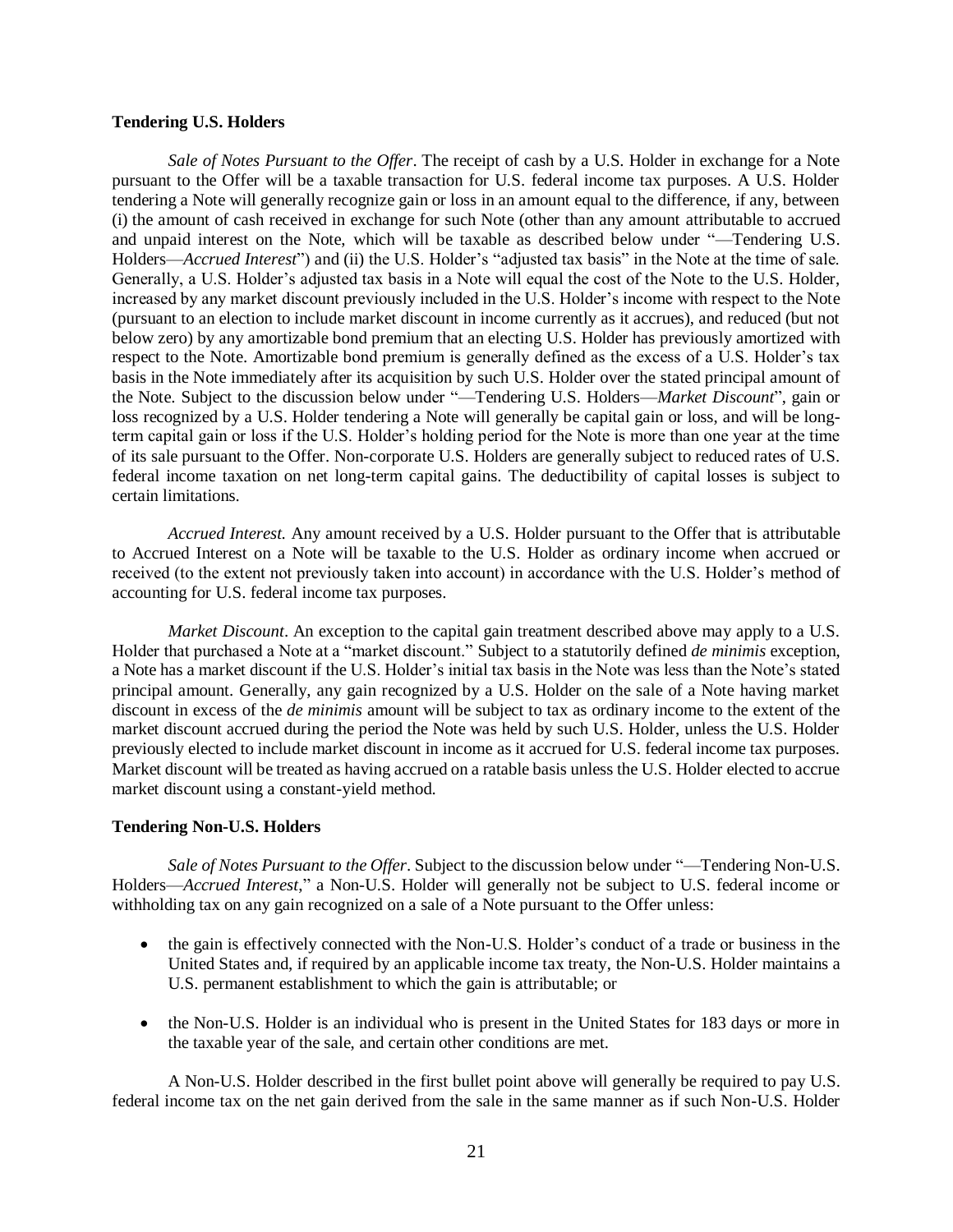were a U.S. Holder, unless an applicable income tax treaty provides otherwise, and if such Holder is a foreign corporation, it may also be required to pay an additional branch profits tax at a 30% rate (or a lower rate if so specified by an applicable income tax treaty) on such effectively connected gain, as adjusted for certain items. A Non-U.S. Holder described in the second bullet point above will be subject to U.S. federal income tax at a 30% rate (or, if applicable, a lower treaty rate) on the gain derived from the sale, which may be offset by certain U.S. source capital losses.

*Accrued Interest*. Any amount received by a Non-U.S. Holder pursuant to the Offer that is attributable to Accrued Interest that is not effectively connected with the Non-U.S. Holder's conduct of a U.S. trade or business will generally not be subject to U.S. federal income or withholding tax, provided that:

- the Non-U.S. Holder does not actually or constructively own 10% or more of our capital or profits;
- the Non-U.S. Holder is not a controlled foreign corporation related to us through actual or constructive stock ownership; and
- either (1) the Non-U.S. Holder certifies in a statement provided to the applicable withholding agent under penalties of perjury that it is not a "United States person" as defined in the Code and provides its name and address; (2) a securities clearing organization, bank or other financial institution that holds customers' securities in the ordinary course of its trade or business and holds the Note on behalf of the Non-U.S. Holder certifies to the applicable withholding agent under penalties of perjury that it, or the financial institution between it and the Non-U.S. Holder, has received from the Non-U.S. Holder a statement under penalties of perjury that such holder is not a United States person and provides a copy of such statement to the applicable withholding agent; or (3) the Non-U.S. Holder holds its Note directly through a "qualified intermediary" (within the meaning of applicable Treasury regulations) and certain conditions are satisfied.

If a Non-U.S. Holder does not satisfy the requirements above, any amount attributable to Accrued Interest paid to such Non-U.S. Holder will generally be subject to a 30% U.S. federal withholding tax unless such Non-U.S. Holder is entitled to a reduction in or an exemption from withholding on such Accrued Interest as a result of an applicable income tax treaty. To claim such entitlement, the Non-U.S. Holder must provide the applicable withholding agent with a properly executed IRS Form W-8BEN or IRS Form W-8BEN-E (or other applicable documentation) claiming a reduction in or exemption from withholding tax under the benefit of an income tax treaty between the United States and the country in which the Non-U.S. Holder resides or is established.

If Accrued Interest paid to a Non-U.S. Holder is effectively connected with the Non-U.S. Holder's conduct of a trade or business within the United States (and, if required by an applicable income tax treaty, such Non-U.S. Holder maintains a U.S. permanent establishment to which the Accrued Interest is attributable), then the Non-U.S. Holder will be exempt from the U.S. federal withholding tax described above. To claim the exemption, the Non-U.S. Holder must furnish to the applicable withholding agent a properly executed IRS Form W-8ECI, certifying that Accrued Interest paid on a Note is not subject to withholding tax because it is effectively connected with the conduct by the Non-U.S. Holder of a trade or business within the United States. Any such effectively connected Accrued Interest will generally be subject to U.S. federal income tax at the regular graduated U.S. federal income tax rates in the same manner as if such Non-U.S. Holder were a U.S. Holder, unless an applicable income tax treaty provides otherwise. In addition, a Non-U.S. Holder that is a corporation may be subject to an additional branch profits tax at a rate of 30% (or such lower rate specified by an applicable income tax treaty) on such effectively connected Accrued Interest, as adjusted for certain items.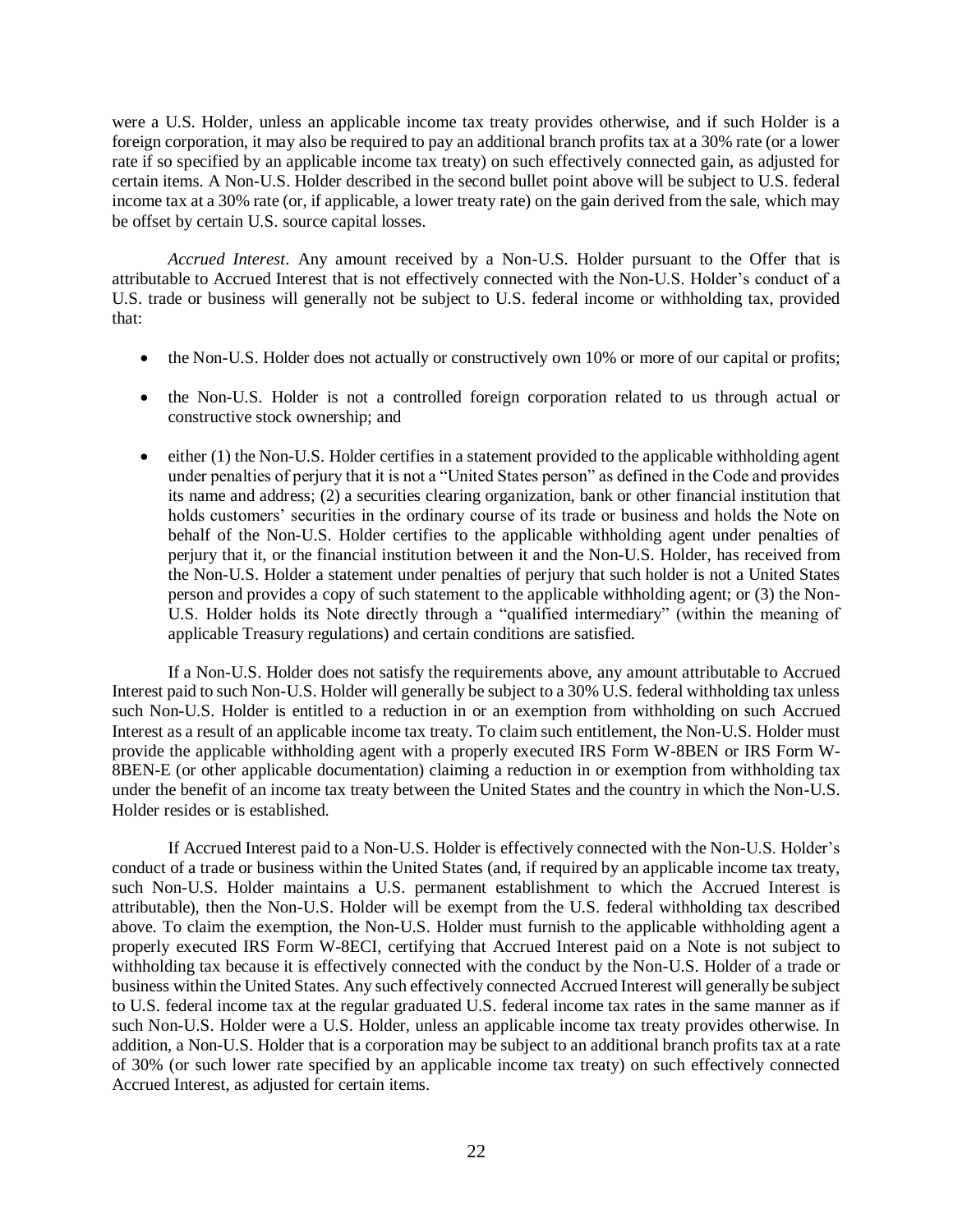Non-U.S. Holders that qualify for a reduced rate under an applicable income tax treaty but that do not timely provide the applicable withholding agent with the required certification may obtain a refund of any excess amounts withheld by timely filing an appropriate claim for refund with the IRS. Non-U.S. Holders should consult their tax advisors regarding their entitlement to benefits under any applicable income tax treaty.

**THE DISCUSSION SET FORTH ABOVE IS INCLUDED FOR GENERAL INFORMATION PURPOSES ONLY. ALL HOLDERS ARE ENCOURAGED TO CONSULT THEIR TAX ADVISORS TO DETERMINE THE U.S. FEDERAL, STATE AND LOCAL AND FOREIGN TAX CONSIDERATIONS OF THE OFFER.**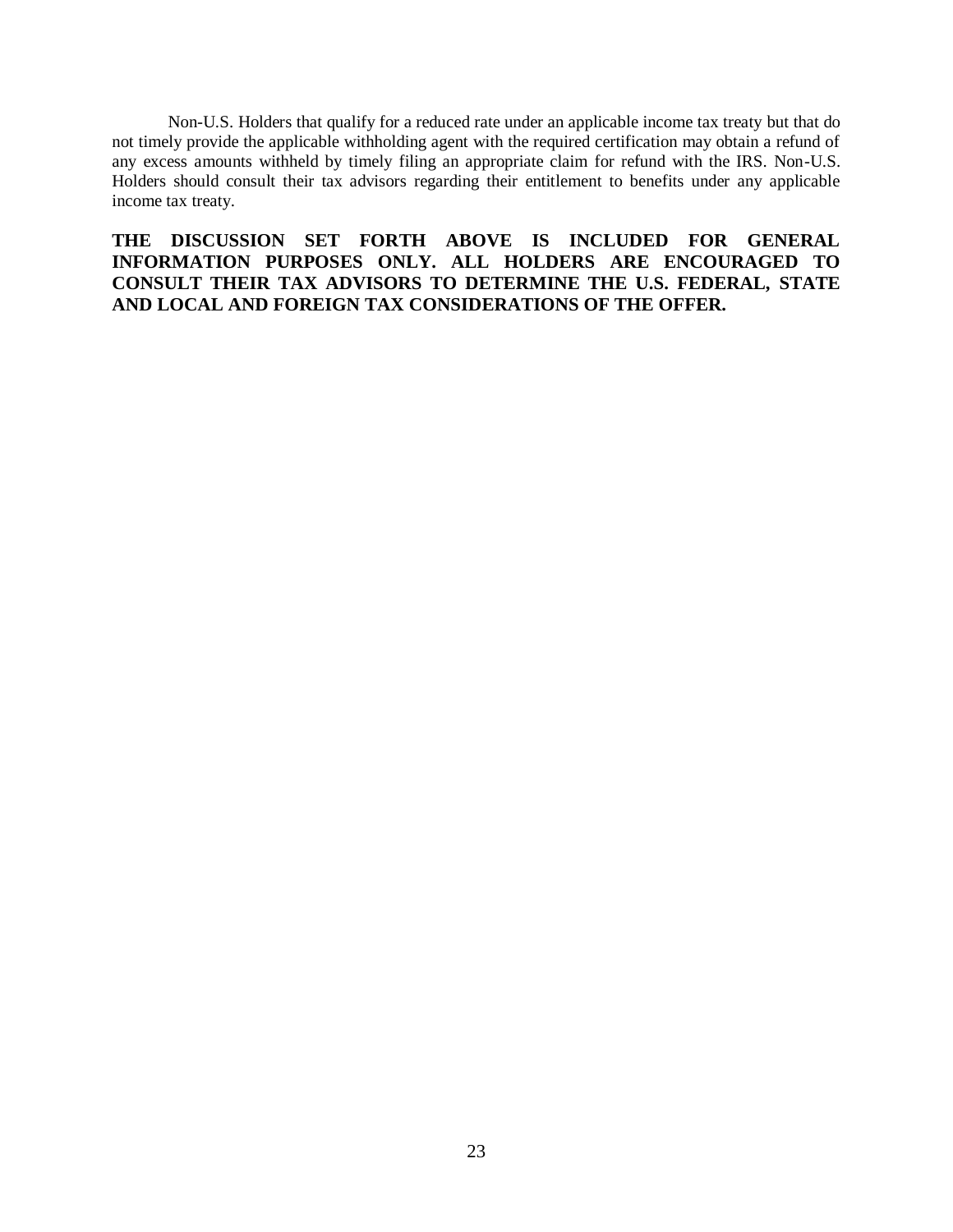## **INFORMATION AGENT AND TENDER AGENT**

<span id="page-28-0"></span>In connection with the Offer, we have retained D.F. King  $& Co.,$  Inc. as Information Agent and Tender Agent for the Offer. We have agreed to pay the Information Agent and the Tender Agent customary fees for their services in connection with the Offer. We have also agreed to reimburse the Information Agent and the Tender Agent for their reasonable out-of-pocket expenses, including the reasonable fees and disbursements of counsel, and to indemnify them against specific liabilities, including liabilities under federal securities laws.

Neither the Information Agent nor the Tender Agent, nor any of their affiliates, assumes any responsibility for the accuracy or completeness of the information concerning us contained in this Offer to Purchase or in the documents incorporated by reference herein or for any failure by us to disclose events that may have occurred and may affect the significance or accuracy of that information.

Our directors, officers and regular employees and those of our affiliates (who will not be specifically compensated for such services) and the Information Agent may contact Holders by mail, telephone, or facsimile regarding the Offer and may request brokers, dealers, commercial banks, trust companies and other nominees to forward this Offer to Purchase and materials to beneficial owners of Notes.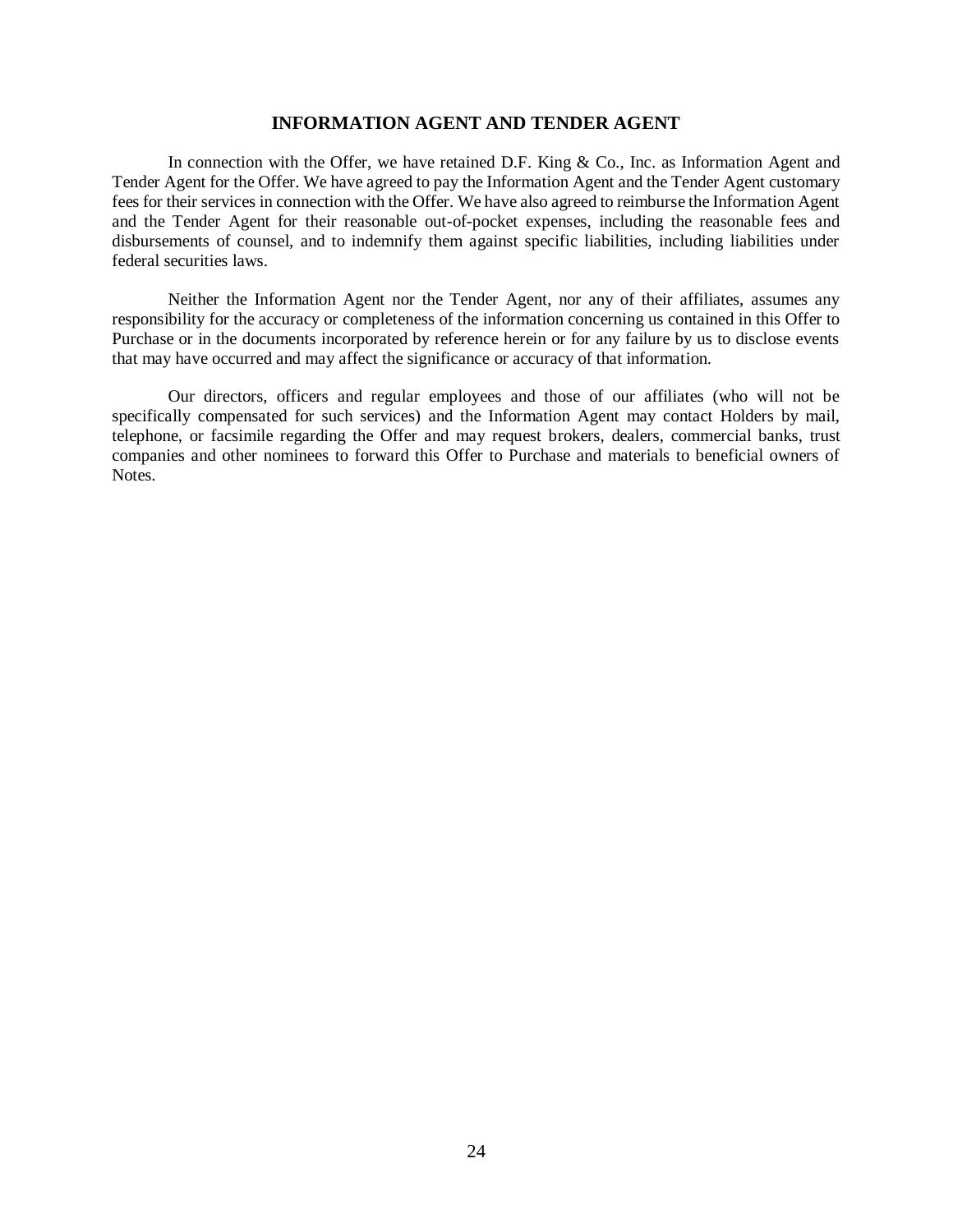## **FEES AND EXPENSES**

<span id="page-29-0"></span>Tendering Holders of Notes will not be obligated to pay transfer taxes on the purchase of Notes by us pursuant to the Offer. We will pay all fees and expenses of the Information Agent and the Tender Agent in connection with the Offer.

Brokers, dealers, commercial banks and trust companies will be reimbursed by us for customary mailing and handling expenses incurred by them in forwarding material to their customers. We will not pay any fees or commissions to any broker, dealer or other person (other than the Information Agent and the Tender Agent) in connection with the solicitation of tenders of Notes pursuant to the Offer.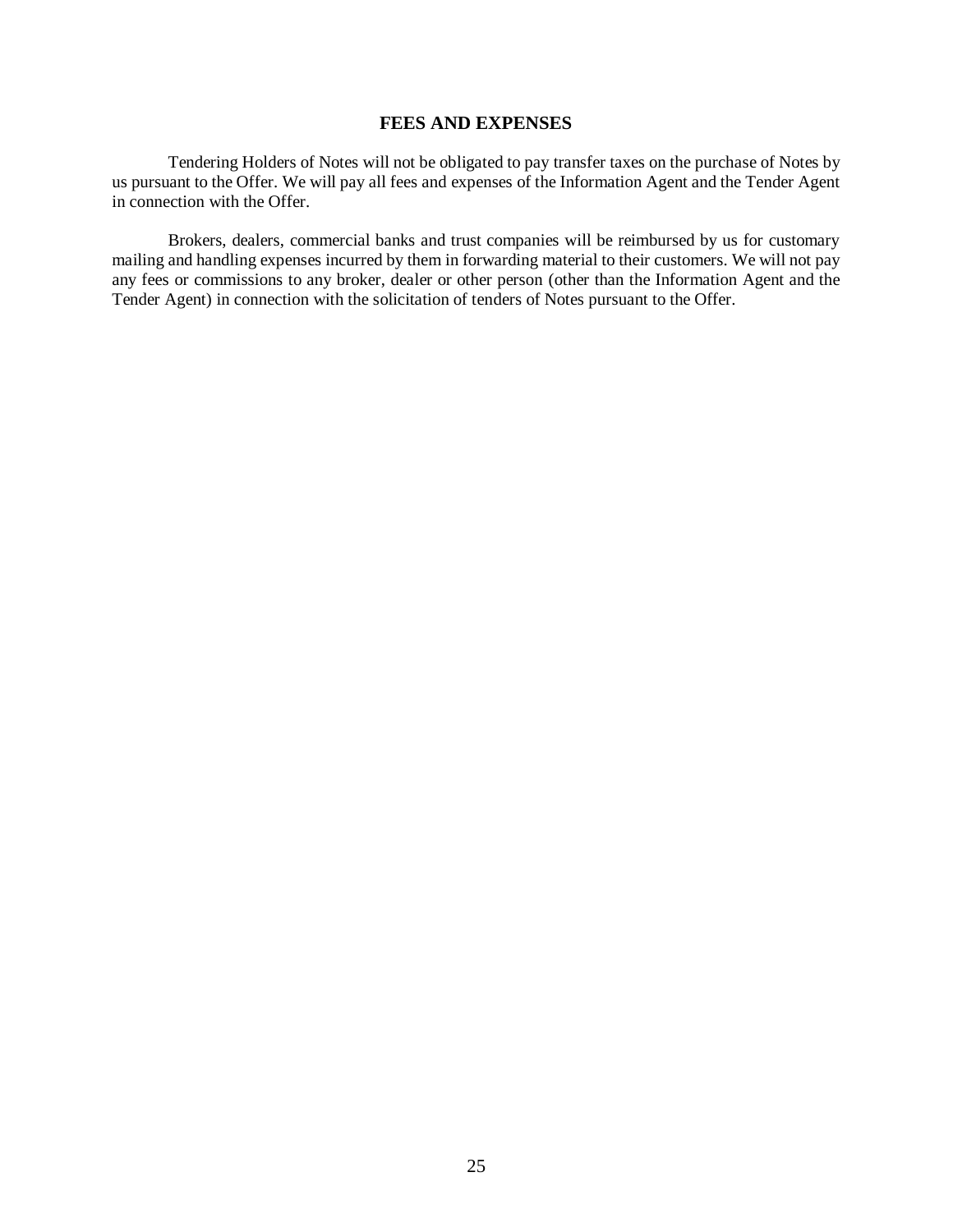#### **MISCELLANEOUS**

<span id="page-30-0"></span>We are not aware of any jurisdiction where the making of the Offer is not in compliance with applicable law. If we become aware of any such jurisdiction, we will make a good faith effort to comply with applicable law or seek to have such law declared inapplicable to the Offer. In any jurisdiction where the securities, blue sky or other laws require the Offer to be made by a licensed broker or dealer, the Offer shall be deemed to be made on behalf of us by one or more registered brokers or dealers licensed under the laws of such jurisdiction. If, after such good faith effort, we cannot comply with any such law, the Offer will not be made to (nor will tenders be accepted from or on behalf of) Holders residing in such jurisdiction.

No person has been authorized to give any information or make any representation on behalf of us that is not contained in this Offer to Purchase, and, if given or made, such information or representation should not be relied upon as having been authorized by the Issuer, the Information Agent or the Tender Agent.

None of the Issuer, Endo International or its subsidiaries, the Information Agent, the Tender Agent, the Trustee or any of our or their respective affiliates makes any recommendation to any Holder as to whether to tender Notes. Holders must make their own decision as to whether to tender Notes.

**ENDO FINANCE LLC**

August 17, 2020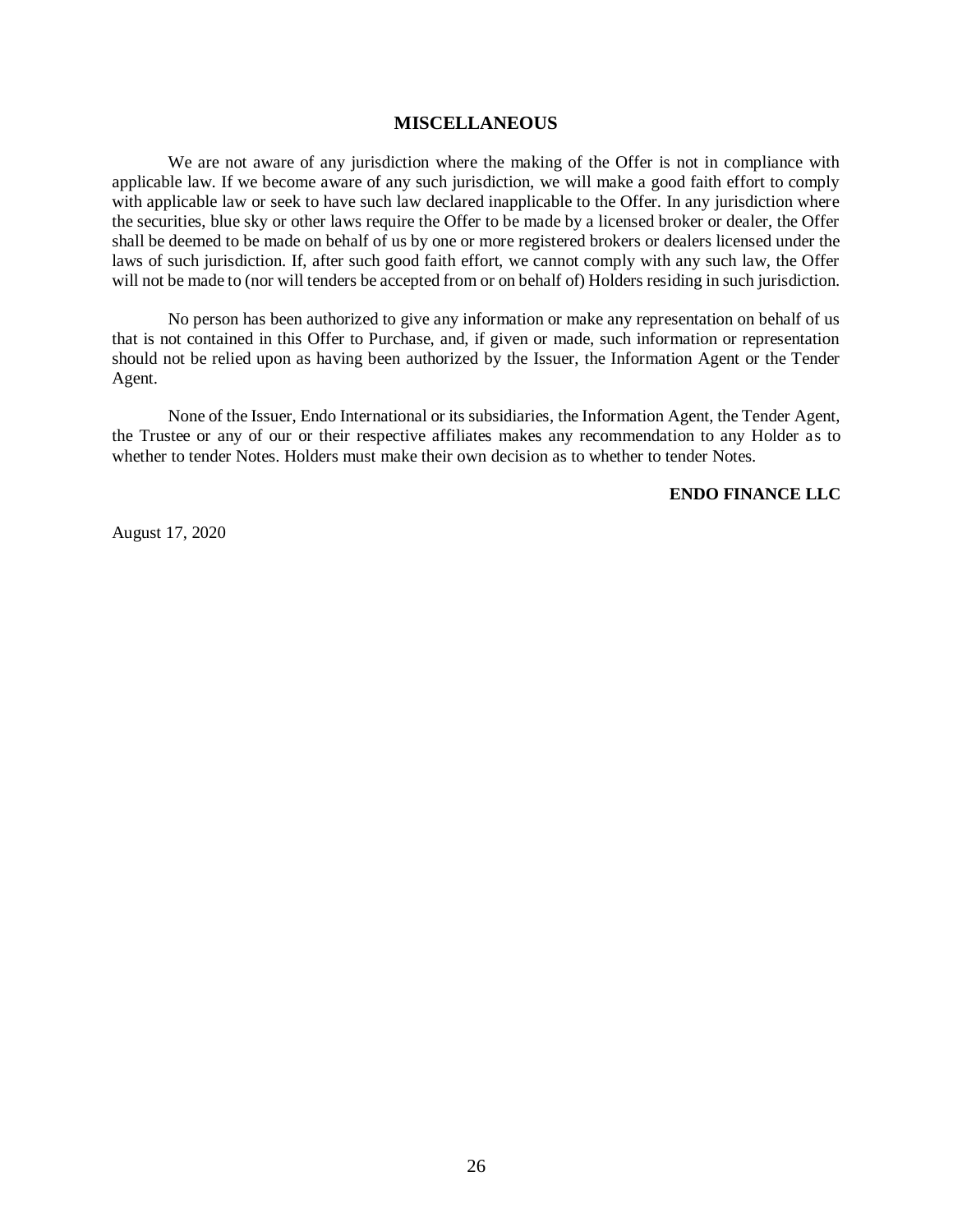Any question regarding procedures for tendering Notes or request for additional copies of this Offer to Purchase, including the Notice of Guaranteed Delivery attached hereto, should be directed to the Information Agent:

*The Information Agent for the Offer is:*

**D.F. King & Co., Inc.**  Banks and Brokers Call Collect: (212) 269-5550 All Others Call Toll-Free: (866) 796-1292 Email: endo@dfking.com

*The Tender Agent for the Offer is:*

## **D.F. King & Co., Inc.**

*By Regular, Registered or Certified Mail; Hand or Overnight Delivery:*

> 48 Wall Street New York, NY 10005 Attention: Andrew Beck

*By Facsimile Transmission (for Eligible Institutions only):* (212) 709-3328 Attention: Andrew Beck

> *To confirm receipt of facsimile by telephone:* (212) 269-5552

Any question regarding the terms of the Offer should be directed to Endo Finance LLC:

**c/o Endo International plc 1400 Atwater Drive Malvern, PA 19355 Tel.: 484-216-0000** Attention: Investor Relations Email: Relations.Investor@endo.com

Telephone: (845) 364-4833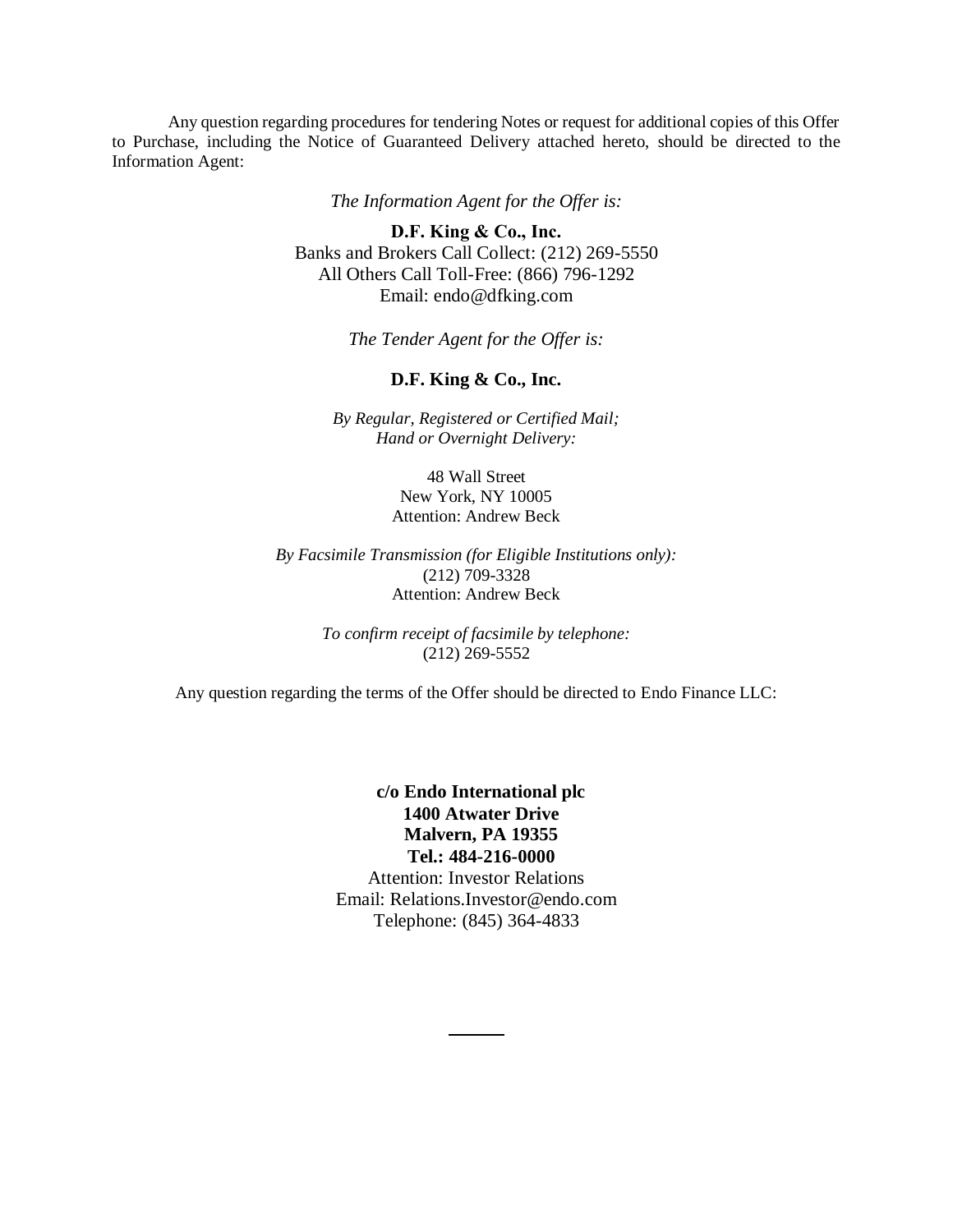# **Appendix A**

**Notice of Guaranteed Delivery**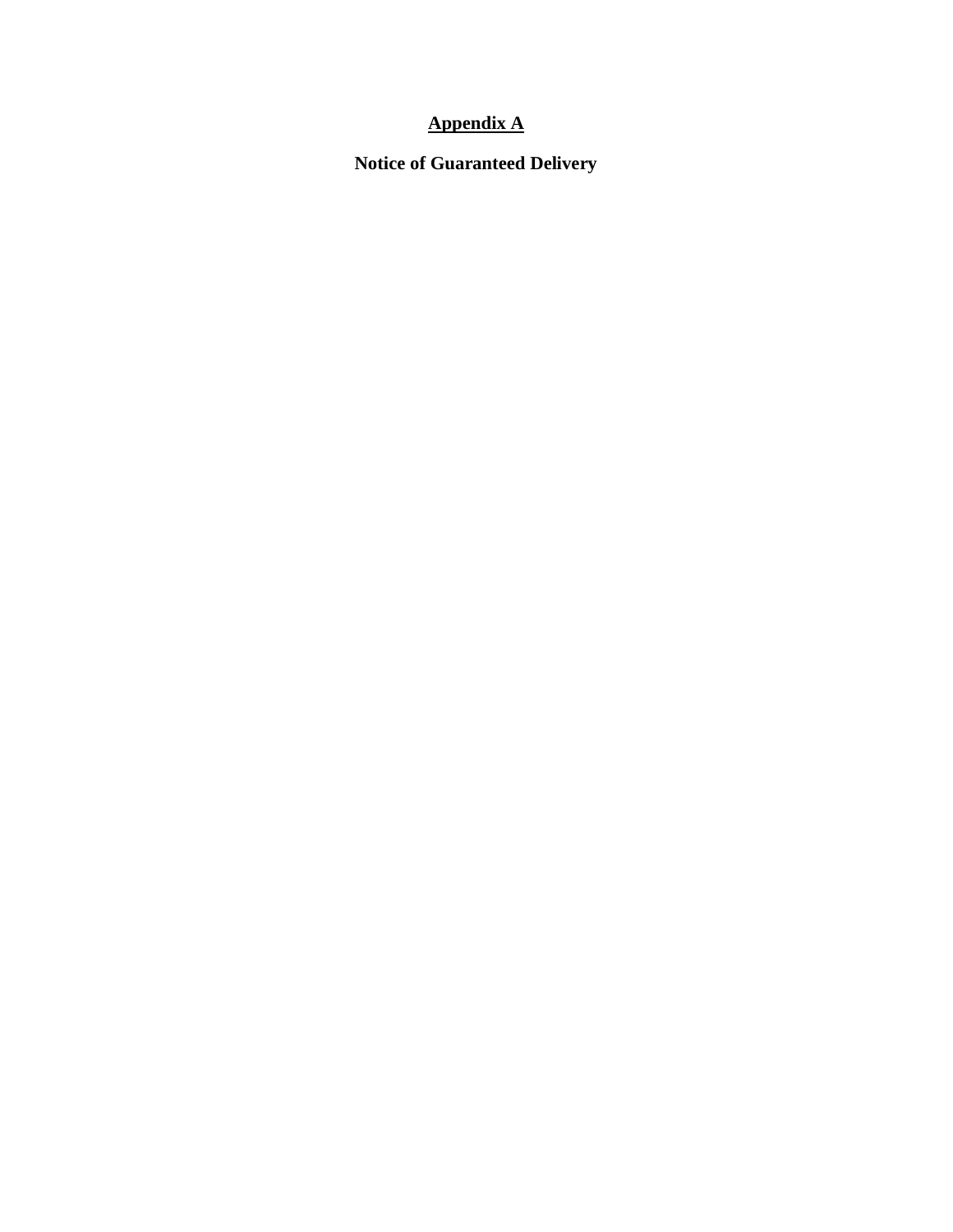# **NOTICE OF GUARANTEED DELIVERY ENDO FINANCE LLC**

# <span id="page-33-0"></span>**TENDER OF ANY AND ALL 5.75% SENIOR NOTES DUE 2022 (THE "NOTES")**

# **PURSUANT TO THE OFFER TO PURCHASE DATED AUGUST 17, 2020 (THE "OFFER TO PURCHASE")**

**THE OFFER (AS DEFINED BELOW) WILL EXPIRE AT 5:00 P.M., NEW YORK CITY TIME, ON AUGUST 21, 2020, UNLESS EXTENDED OR THE OFFER IS EARLIER TERMINATED BY THE OFFEROR (AS DEFINED BELOW) IN ITS SOLE DISCRETION (SUCH TIME, AS THE SAME MAY BE EXTENDED, THE "EXPIRATION TIME"). HOLDERS OF NOTES WHO DESIRE TO PARTICIPATE IN THE OFFER MUST VALIDLY TENDER (AND NOT VALIDLY WITHDRAW) THEIR NOTES, OR DELIVER A PROPERLY COMPLETED AND DULY EXECUTED NOTICE OF GUARANTEED DELIVERY, AT OR PRIOR TO THE EXPIRATION TIME. TENDERED NOTES MAY BE WITHDRAWN AT ANY TIME AT OR PRIOR TO THE EXPIRATION TIME. THE OFFER IS CONDITIONED UPON THE SATISFACTION OF THE GENERAL CONDITIONS AND THE OTHER CONDITIONS TO THE OFFER SPECIFIED IN THE OFFER TO PURCHASE.**

*The Tender Agent for the Offer is:*

**D.F. King & Co., Inc.**

*By Regular, Registered or Certified Mail; Hand or Overnight Delivery:*

*By Facsimile Transmission (for Eligible Institutions Only):*

*D.F. King & Co., Inc. 48 Wall Street, 22nd Floor New York, New York, 10005 Attn: Andrew Beck Email: endo@dfking.com*

*(212) 709-3328 Attention: Andrew Beck*

**DELIVERY OF THIS NOTICE OF GUARANTEED DELIVERY TO AN ADDRESS OTHER THAN AS SET FORTH ABOVE, OR TRANSMISSION OF INSTRUCTIONS VIA A FAX NUMBER OTHER THAN AS LISTED ABOVE, WILL NOT CONSTITUTE A VALID DELIVERY. THE METHOD OF DELIVERY OF THIS NOTICE OF GUARANTEED DELIVERY, AND ALL OTHER REQUIRED DOCUMENTS TO THE TENDER AGENT, INCLUDING DELIVERY THROUGH THE DEPOSITORY TRUST COMPANY ("DTC") AND ANY ACCEPTANCE OR AGENT'S MESSAGE DELIVERED THROUGH ATOP (AS DEFINED BELOW), IS AT THE ELECTION AND RISK OF HOLDERS.**

This Notice of Guaranteed Delivery is being provided in connection with Endo Finance LLC's (the "Offeror"), offer to purchase for cash, on behalf of itself and Endo Finco Inc., as co-issuer, any and all of their outstanding 5.75% Senior Notes due 2022, CUSIP No. 29271L AA2; U2918V AA3 (the "Notes") from holders thereof (each, a "Holder" and collectively, the "Holders") upon the terms and subject to the conditions set forth in the Offer to Purchase dated August 17, 2020 (as it may be amended or supplemented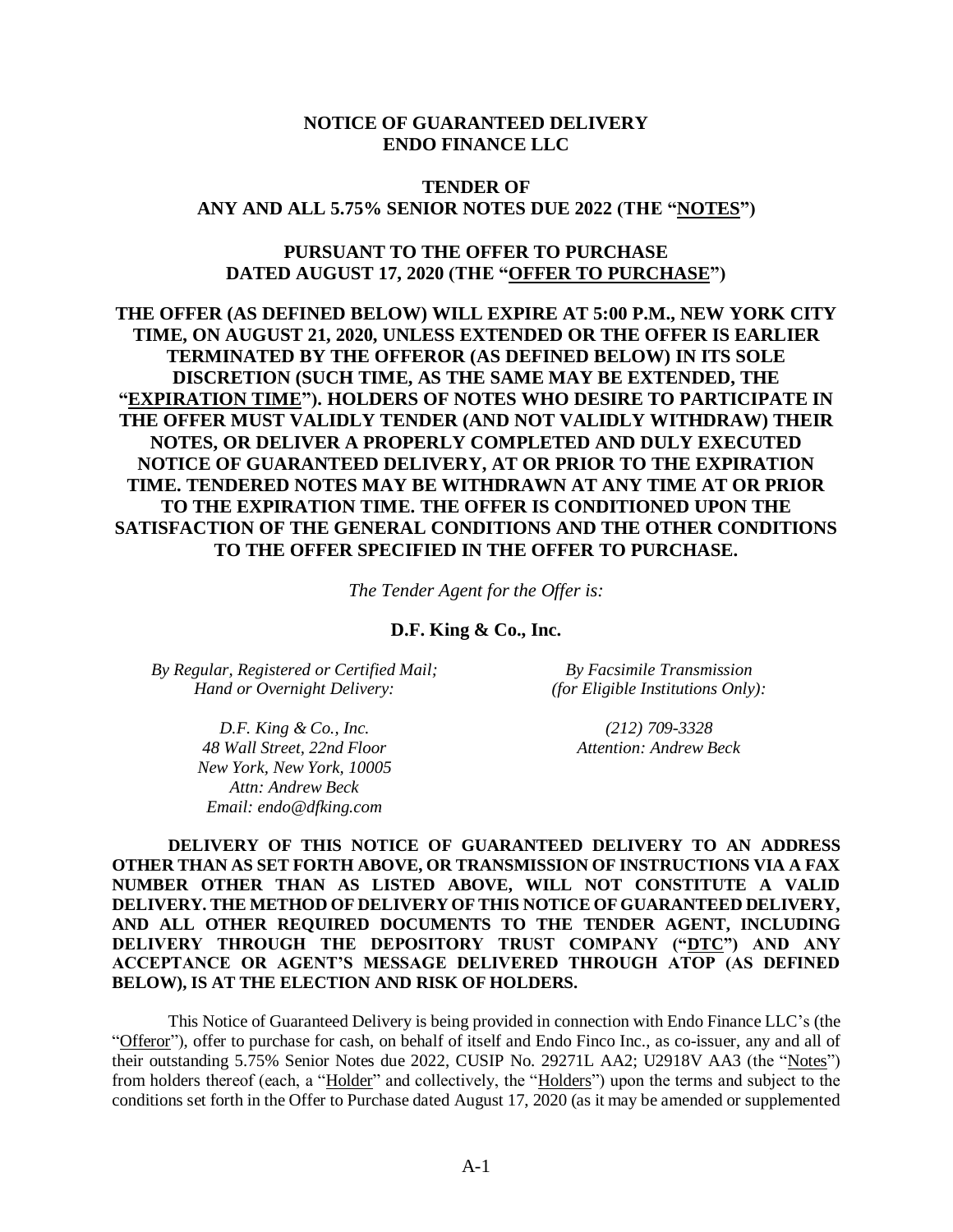from time to time, the "Offer to Purchase"), which constitute the Offer (the "Offer"). As of August 16, 2020, there were \$182,479,000 aggregate principal amount of Notes outstanding.

As set forth in the Offer to Purchase, this form or one substantially equivalent hereto must be used to accept the Offer if you cannot deliver your Notes and all other required documents to the Tender Agent, or if your Notes are not immediately available, by the Expiration Time, or the procedure for book-entry transfer cannot be completed on a timely basis. In any such case, you may tender your Notes pursuant to the guaranteed delivery procedure described in the Offer to Purchase by or through any eligible institution. To comply with the guaranteed delivery procedure, you must: (1) properly complete and duly execute this Notice of Guaranteed Delivery substantially in the form provided to you by the Offeror, including (where required) a signature guarantee by an eligible institution in the form set forth in this Notice of Guaranteed Delivery, (2) arrange for the Tender Agent to receive a properly completed and duly executed Notice of Guaranteed Delivery by the Expiration Time, and (3) ensure that the Tender Agent receives book-entry confirmation of electronic delivery of Notes and an Agent's Message, , within two business days after receipt by the Tender Agent of such Notice of Guaranteed Delivery, all as provided in the Offer to Purchase. See "The Offer–Procedures for Tendering Notes" in the Offer to Purchase. Capitalized terms used but not defined herein shall have the meaning given to them in the Offer to Purchase.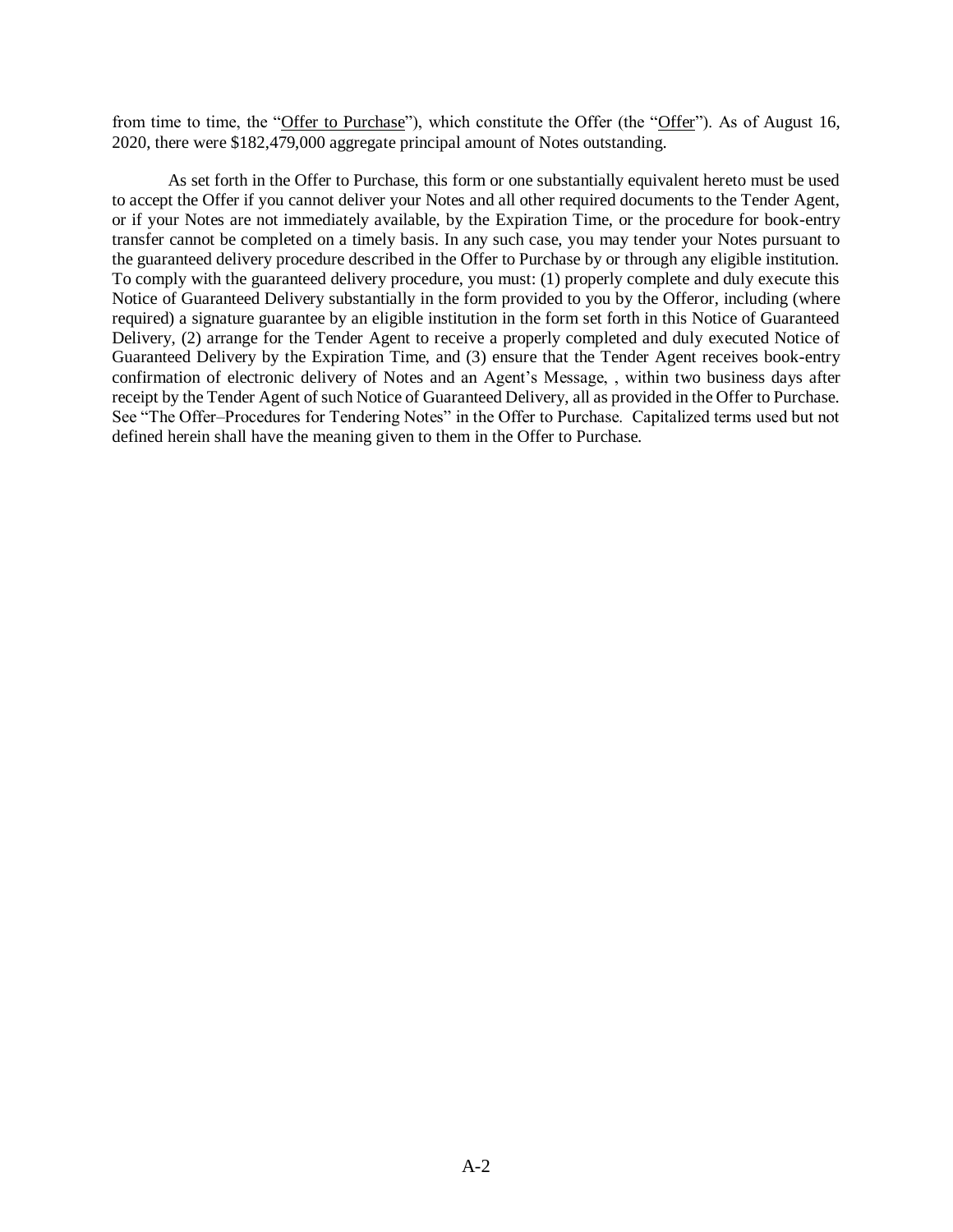Ladies and Gentlemen:

The undersigned hereby tender(s) to the Offeror upon the terms and subject to the conditions set forth in the Offer to Purchase (receipt of which is hereby acknowledged), the principal, or face, amount of Notes specified below pursuant to the guaranteed delivery procedures set forth in the Offer to Purchase under the caption "The Offer—Procedures for Tendering Notes—Guaranteed Delivery." By so tendering, the undersigned does hereby make, at and as of the date hereof, the representations and warranties of a tendering Holder of Notes set forth in the section entitled "The Offer— Procedures for Tendering Notes— Representations, Warranties and Undertakings" in the Offer to Purchase.

The undersigned understands that tenders of Notes pursuant to the Offer may not be withdrawn after the Expiration Time except as provided in the Offer to Purchase. Tenders of Notes may be withdrawn prior to the Expiration Time as provided in the Offer to Purchase.

All authority conferred or agreed to be conferred by this Notice of Guaranteed Delivery shall not be affected by, and shall survive, the death or incapacity of the undersigned, and every obligation of the undersigned under this Notice of Guaranteed Delivery shall be binding upon the heirs, executors, administrators, trustees in bankruptcy, personal and legal representatives, successors and assigns of the undersigned.

Guaranteed deliveries may be submitted only in principal amounts equal to minimum denominations of \$2,000 and integral multiples of \$1,000 in excess thereof.

If the ATOP procedures are used, the DTC participant need not complete and physically deliver the Notice of Guaranteed Delivery. However, the DTC participant will be bound by the terms of the Offer.

As more fully described in the Offer, guaranteed deliveries will be required to be provided no later than 5:00 p.m., New York City time, on August 25, 2020, which is two business days following the Expiration Time. The Payment Date is expected to be on August 26, 2020 (or if the Expiration Time is extended, three business days following the Expiration Time).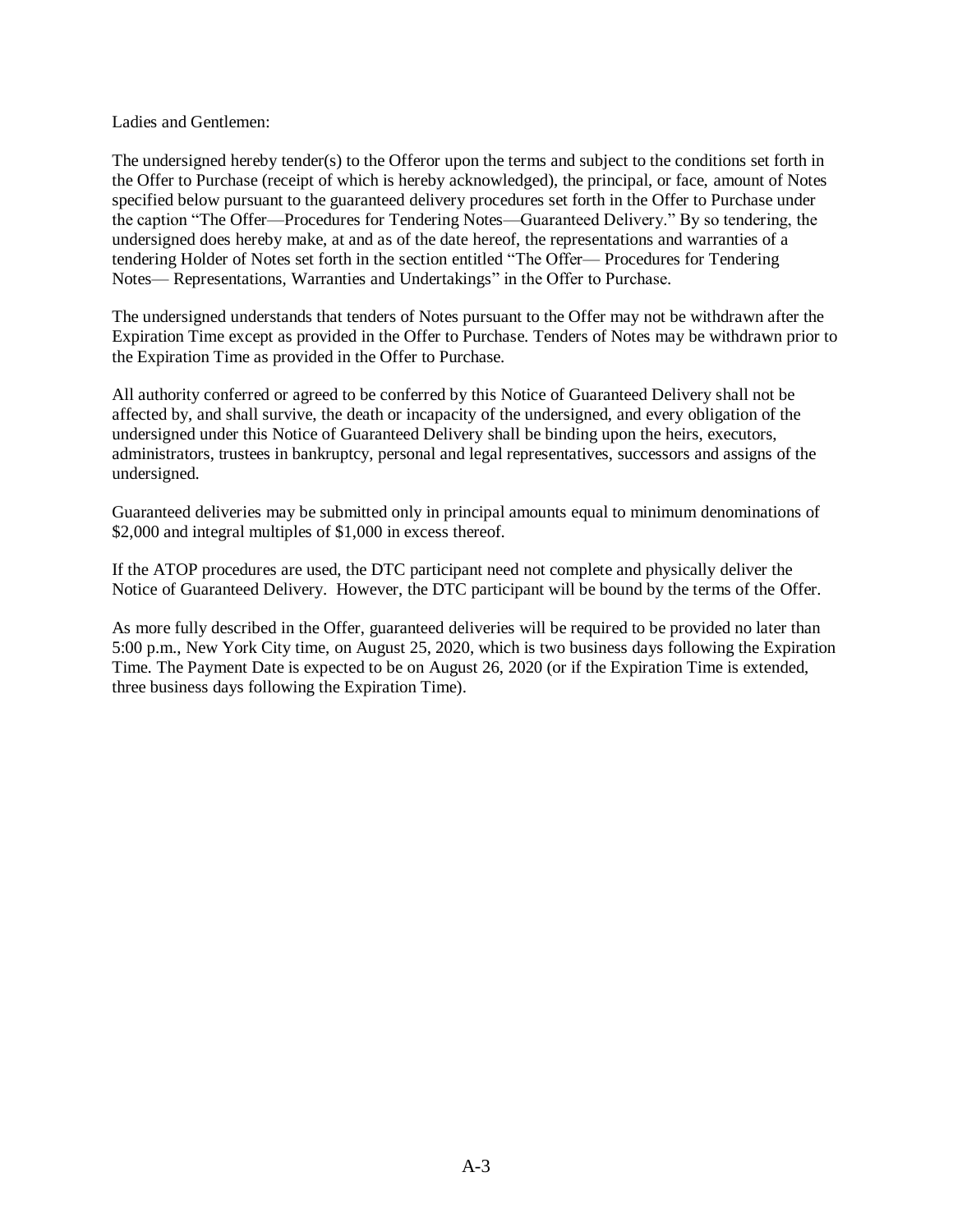# **PLEASE SIGN AND COMPLETE**

This Notice of Guaranteed Delivery must be signed by the DTC participant tendering Notes on behalf of the Holder(s) of such Notes exactly as such participant's name appears on a security position listing as the owner of such Notes. If the signature appearing below is by a trustee, executor, administrator, guardian, attorney-in-fact, agent, officer of a corporation or other person acting in a fiduciary or representative capacity, such person must set forth his or her name, address and capacity as indicated below and submit evidence satisfactory to the Company of such person's authority so to act.

| Name and Address of Registered Holder(s) or Name of<br>DTC Participant:                         | Aggregate Principal Amount Tendered*:                                                                                              |
|-------------------------------------------------------------------------------------------------|------------------------------------------------------------------------------------------------------------------------------------|
|                                                                                                 | *Must be in denominations of a minimum principal<br>amount of \$2,000 and any integral multiple of \$1,000<br>Name of Participant: |
| Participant's DTC Account Number in which Notes are<br>held:                                    | Address of Participant including Zip Code:                                                                                         |
| Participant holds the Notes tendered through DTC on<br>behalf of the following ("Beneficiary"): | Area Code and Tel No:                                                                                                              |
| Name and Telephone No. of Contact (if known) at the<br>Beneficiary:                             | Name(s) of Authorized Signatory:                                                                                                   |
|                                                                                                 |                                                                                                                                    |
|                                                                                                 | Address(es) of Authorized Signatory:                                                                                               |
|                                                                                                 |                                                                                                                                    |
|                                                                                                 |                                                                                                                                    |
|                                                                                                 | Date:                                                                                                                              |

# **THE GUARANTEE ON THE REVERSE SIDE MUST BE COMPLETED.**